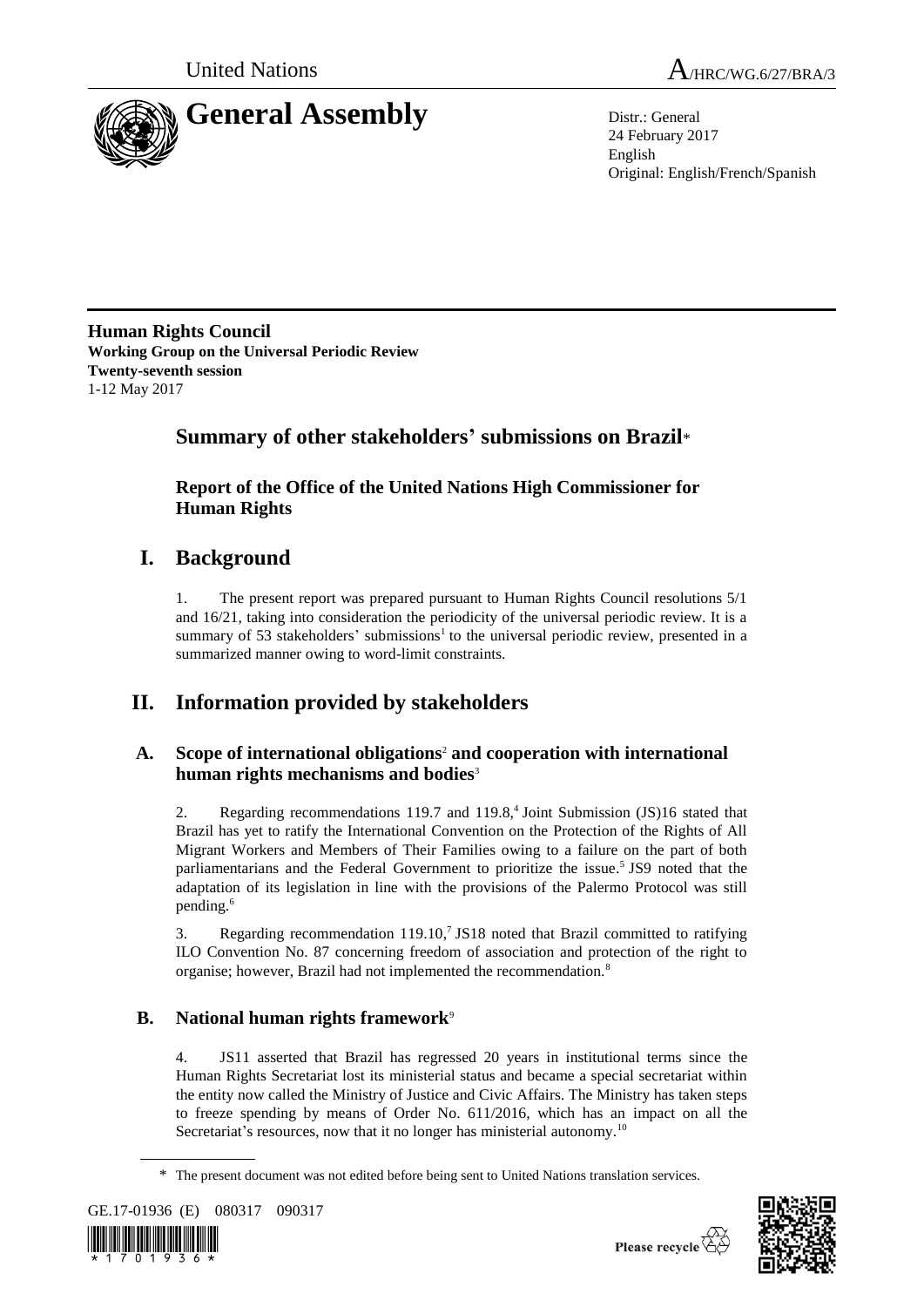5. Regarding recommendations 119.4 and 119.5, $<sup>11</sup>$  Centro de Estudos sobre Justiça de</sup> Transição (CJT) noted that it had been recommended that Brazil fully align its national legislation with all obligations under the Roma Statute; however, Brazil did not adopt specific legislation in order to incorporate its obligations.<sup>12</sup>

### **C. Implementation of international human rights obligations, taking into account applicable international humanitarian law**

#### **1. Cross cutting issues**

#### *Equality and non-discrimination*<sup>13</sup>

6. JS6 reported that cases of racism and discrimination against indigenous persons and peoples had increased. The action of parliamentarians from the ruralist and anti-indigenous groups had grown over the last four years, part of a context involving attempts to erode indigenous rights and propagate untruths against indigenous peoples.<sup>14</sup>

7. JS15 reported the humiliation, the fear and the physical and psychological intimidation suffered by LGBT people, including young people and teenagers in school and university environments and the discrimination suffered by homo-affective families.<sup>15</sup>

#### *Development, environment and business and human rights*<sup>16</sup>

8. JS11 claimed that the new Government has put forward proposals to "amend" the Constitution that effectively undermine safeguards of rights, such as proposed constitutional amendment No.  $55/2016$ ,<sup>17</sup> which would freeze social spending for 20 years and delink mandated expenditures on education and health.<sup>18</sup>

9. JS9 stated that if the PEC55 passed it will disrupt the financing of Brazilian social policies by eliminating the earmarking of revenues for education and the social protection budget, comprised of health policies, social security and social assistance.<sup>19</sup>

10. Global Compact stated that Brazil should support initiatives and strategies to combat discrimination and promote the inclusion of people with disabilities, women, LGBT, refugees, developed by companies and the various levels of government, in cooperation with civil society.<sup>20</sup> It noted that Brazil should promote the UN Guiding Principles on Business and Human Rights to government bodies that were not traditionally active in the area of human rights. $21$ 

11. JS14 stated that Brazil faced many human rights and environmental challenges, for example in the recent cases of dams rupture happened in Jacarei or Mariana, questioning the effectiveness of Brazilian legal prevention mechanisms, pollution control and the environmental liability law.<sup>22</sup>

12. In the case of Mariana, JS22 noted that a settlement agreement "Term Adjustment of Conduct" between the three companies and Brazilian authorities was suspended by a ruling of the Superior Court of Justice, dated July 2016. This decision was based on the Brazilian State's duty to repair, as well as the illegitimacy of an agreement that did not involve the meaningful participation of communities.<sup>23</sup>

13. JS22 reported the scrapping of the environmental monitoring activity capacity with the reduced number of civil servants in charge of monitoring the environmental licensing of polluting activities, as well as the environmental management of its impacts.<sup>24</sup>

14. JS14 asserted that human rights were violated in the Brazilian Amazon as a result of illegal burning.<sup>25</sup> JS22 drew attention to the Proposed Amendment to the Constitution (PEC) No 65/2012 as one of the main signs against the protection of the environment and human rights, as it reduces the environmental licensing procedure from three to one single step.<sup>26</sup> Oceania Human Rights (OHR) raised the issue of climate change and human rights.<sup>27</sup>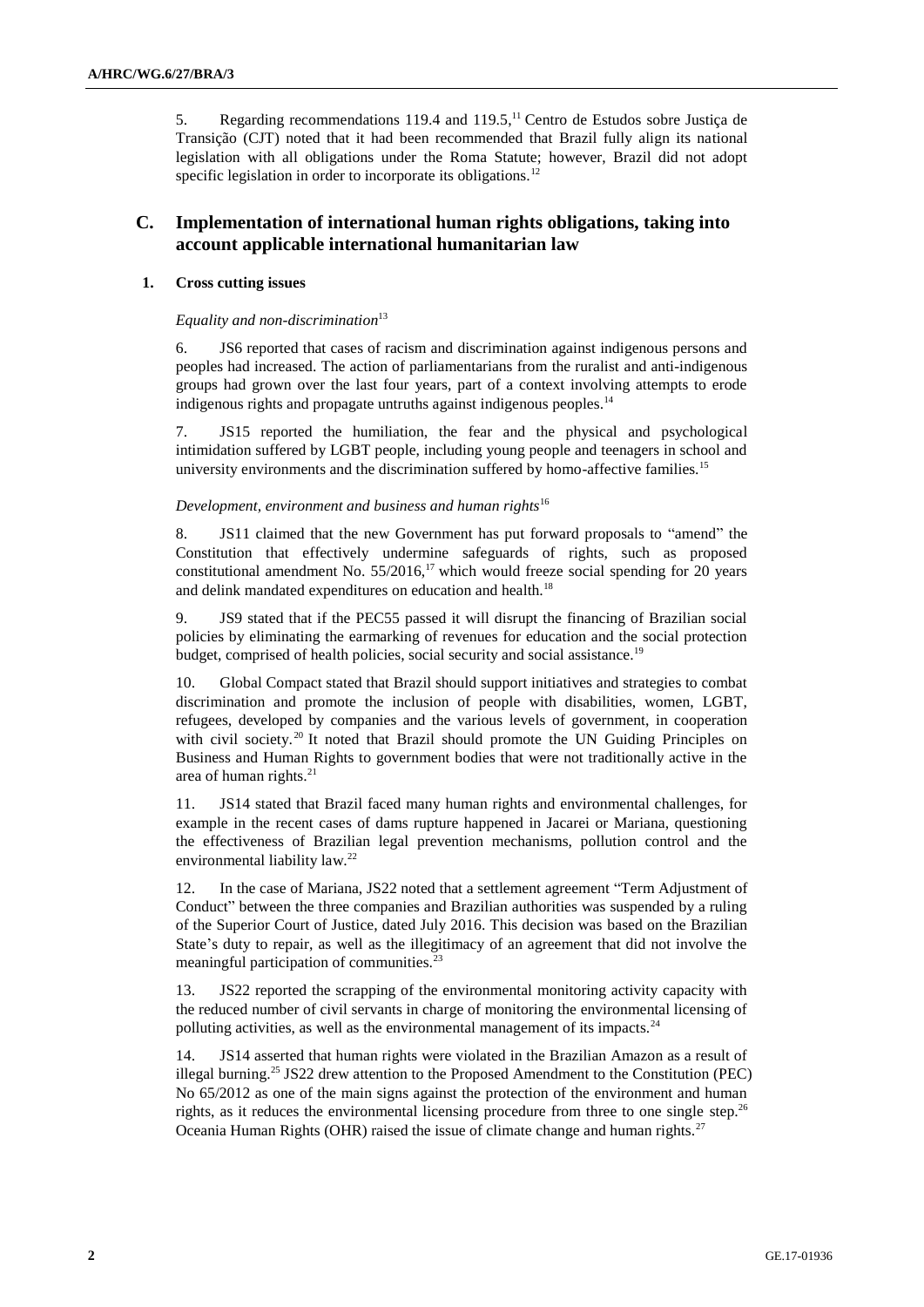#### *Human rights and counter-terrorism*

15. JS18 noted that although the newly adopted Anti-Terrorist Law explicitly states that its provisions "do not apply to the individual or collective behaviour of persons involved in political demonstrations or social, union, religious, class or professional movements moved by social or petitioning aims", it was feared that its wide definition of what constitutes a terrorist act could be used against human rights defenders.<sup>28</sup> JS 24 stated that, despite some changes, the Anti-Terrorism law still presented substantial risk to the right to protest and to social movements' freedom of assembly.<sup>29</sup>

#### **2. Civil and Political Rights**

#### *Right to life, liberty and security of the person*<sup>30</sup>

16. Amnesty International (AI) noted that Brazil supported recommendations to take measures aimed at ending extrajudicial executions by the security forces; however, killings at the hands of the police had continued, particularly in the context of the so-called "war on drugs". Counter-narcotic operations in *favelas* (urban slums), had been accompanied by the use of force, in many instances, resulting in an excessive use of force or extrajudicial executions.<sup>31</sup>

17. CONECTAS acknowledged that Brazil had taken a symbolic step towards putting an end to the 'resistance' classification in police reports used to cover up executions. The joint resolution of the Higher Police Council and the National Council of Civil Police Chiefs, also established the procedures to be followed in cases of deaths or bodily injury caused by police officers.<sup>32</sup> CONECTAS asserted that to stop executions by police, some measures were needed: independence of forensic bodies; independent internal affairs bodies and ombudsman; police oversight by the Public Prosecutor's Office; reform of the model of militarized policing; and ending the 'resistance' classification<sup>33</sup>

18. JS6 and Unrepresented Nations and Peoples Organization (UNPO) noted the violence perpetrated against indigenous communities with impunity, unjustified imprisonments and deaths of indigenous leaders, in a context of disputes over their territorial rights.<sup>34</sup> Davida: Prostituição, Direitos Civis e Saúde (DAVIDA) reported human rights violations by police officers, especially against trans-sex workers.<sup>35</sup>

19. JS18 stated that excessive force and arbitrary arrest were used against demonstrators during the 2013 anti-government protests, the 2014 Football World Cup, and during the 2016 Rio Olympics. Violations included the failure of police to identify themselves, arbitrary detentions, disproportionate deployment of police officers, disproportionate use of less-lethal weapons and, in at least four demonstrations, the use of lethal weapons.<sup>36</sup> JS21 and AI reported that journalists covering these demonstrations faced destruction of their equipment, prevention from covering the protests, physical violence and arbitrary detentions.<sup>37</sup>

20. AI noted that Brazil further committed to take measures to combat and prevent torture and other ill-treatment; however, torture and violence remained endemic in Brazil's prisons as did severe overcrowding and degrading conditions. In Pedrinhas prison 60 detainees were killed by other detainees in 2013.<sup>38</sup> Omega Research Foundation noted that Brazil received recommendations regarding measures to prevent and combat torture; however, people in places of detention were regularly subjected to torture and other forms of ill-treatment.<sup>39</sup>

21. AI stated that Brazil supported recommendations to guarantee the independence and autonomy of the national preventive mechanism; however, Brazil's national preventive mechanism did not comply with international standards in terms of its independence.<sup>40</sup> Omega Research Foundation asserted that the National Mechanism was under-staffed and its functional independence could be compromised due its workspace and a sole source of funding.<sup>41</sup> CONECTAS stated that the Federal Government must facilitate and finance the creation of integrated state systems against torture.<sup>42</sup>

22. JS17 noted that the National Penitentiary Department revealed that in December 2014, there were 622,202 people in prison, making it the fourth largest prison population in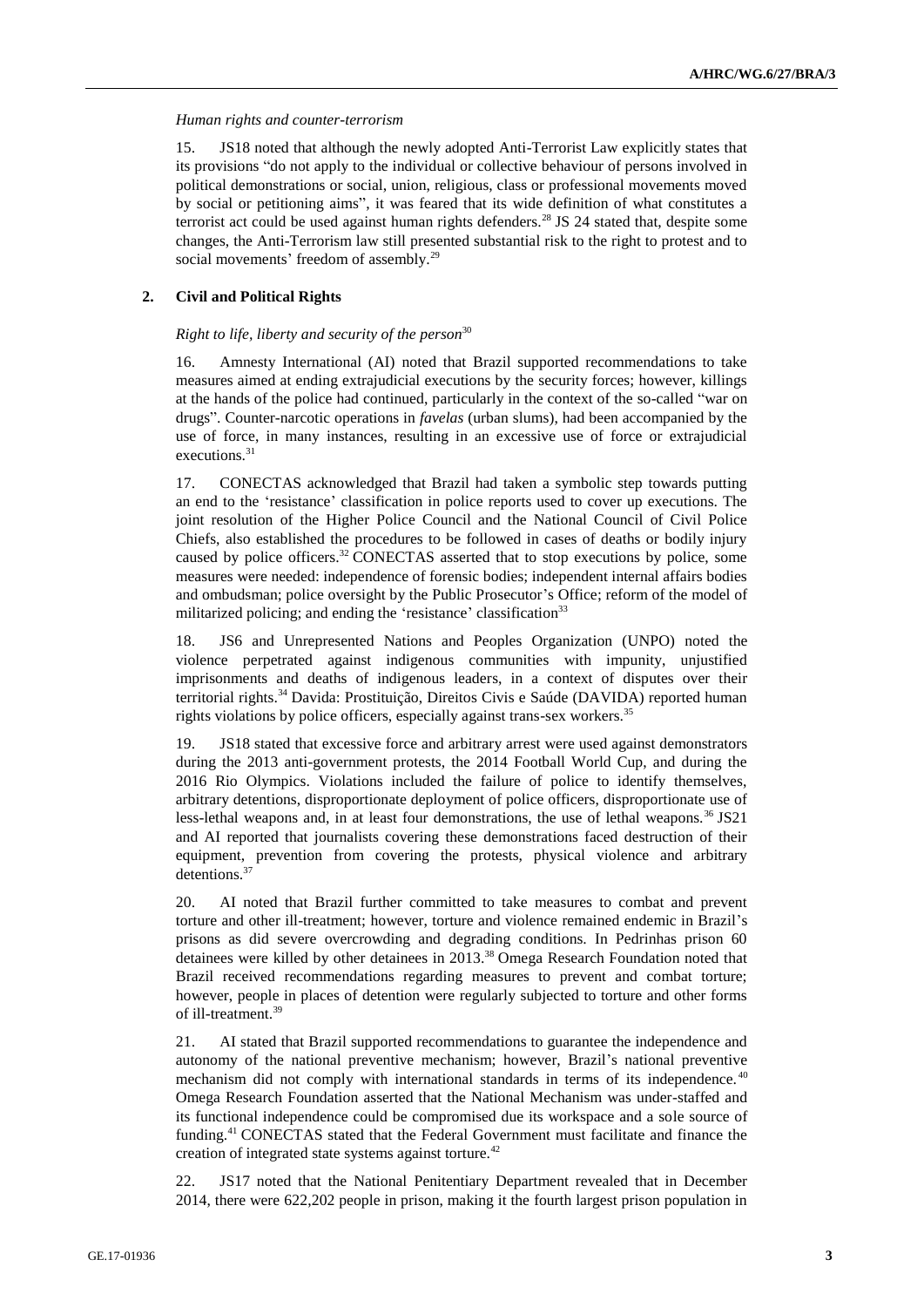the world.<sup>43</sup> JS 17 added that women represented 5.8% of the total prison population and the growth rate of the number of women in jail was alarming.

23. Around 64% of the crimes for which women were detained were related to drug trafficking. It reported the aversion of women to serving sentences in the open system in São Paulo due to being sexually abused by correctional officers.<sup>44</sup> Association "Comunita Papa Giovanni XXIII (APG23) noted problems of social integration of prisoners and their families. <sup>45</sup> JS17 highlighted that young black persons were overrepresented in the penitentiary system.<sup>46</sup>

24. Human Rights Watch (HRW) noted that juvenile centers held close to 22,000 children in 2014, but had capacity for only  $18,000.^{47}$  JS20 noted that there were frequent cases of uprisings, escape, torture and ill-treatment, overcrowding, lack of access to medical treatment and denial of the right to education. Violations were reported in Ceará, Rio Grande do Sul and Pernambuco.<sup>48</sup>

#### Administration of justice, including impunity, and the rule of law<sup>49</sup>

25. HRW highlighted that the prosecutor´s offices in a few states had taken important steps to address police violence by establishing special units to investigate cases of police abuse; however, further steps should be taken to implement recommendations 119.65, 119.122 and 119.123.<sup>50</sup>

26. JS17 noted that the introduction of custody hearings in Brazil was important regarding pretrial detention, and tackling prison overcrowding. Through custody hearings, it is mandatory to bring the detainee before a judge up to a maximum of 24 hours after the arrest, ensuring an effective control of the legal basis of the detention.<sup>51</sup> CONECTAS added that it could be a tool in preventing street torture.<sup>52</sup> JS17 stated that the Supreme Court decision that custody hearings must be established in all the territory remained unobserved.<sup>53</sup>

27. JS17 acknowledged the law 12.403/2011which made available a series of alternative measures determining that judges observe the necessity of pretrial detention.<sup>54</sup>

28. Associação Juízes para a Democracia (AJD) reported violations of the functional independence and freedom of expression of judges working in the area of civil liberties.<sup>55</sup>

29. JS24 reported that impunity was a major factor that indirectly promoted violence against journalists. <sup>56</sup> JS2 noted that Brazil accepted recommendations on combating impunity; however, of the 25 print and internet journalists and bloggers killed between January 2004 and August 2016, 21 cases remained unpunished. $57$ 

30. JS6 and JS7 reported that the judgment on the Raposa Serra do Sol case by the Federal Supreme Court resulted in a growth of legal actions against demarcations of indigenous lands.<sup>58</sup> JS7 warned that in most actions the indigenous peoples were not even called to be parties in such cases and defend or express themselves.<sup>59</sup>

31. JS21 noted that the legal instrument known as a "suspension of preliminary injunction", which gives the State the right to petition directly to the Presidents of the High Courts for the suspension of preliminary court orders, on the grounds of public interest, had been used to ensure the undertaking of large-scale constructions.<sup>60</sup>

32. Regarding the right to truth, CJT noted that the judiciary was a barrier in the search for criminal responsibility for human rights violations; therefore recommendation  $119.115<sup>61</sup>$ had not yet been followed.<sup>62</sup>

33. HRW observed little progress in prosecuting those responsible for atrocities committed by state agents during the military dictatorship period (1964-1985). <sup>63</sup> CJT acknowledged that the delivery of the *Comissão Nacional da Verdade's* (CNV) final report in December 2014 was a mark in the history of the truth-seeking process in Brazil; however recommendations 119.124, 119.125 and 119.126<sup>64</sup> had been partially implemented.<sup>65</sup>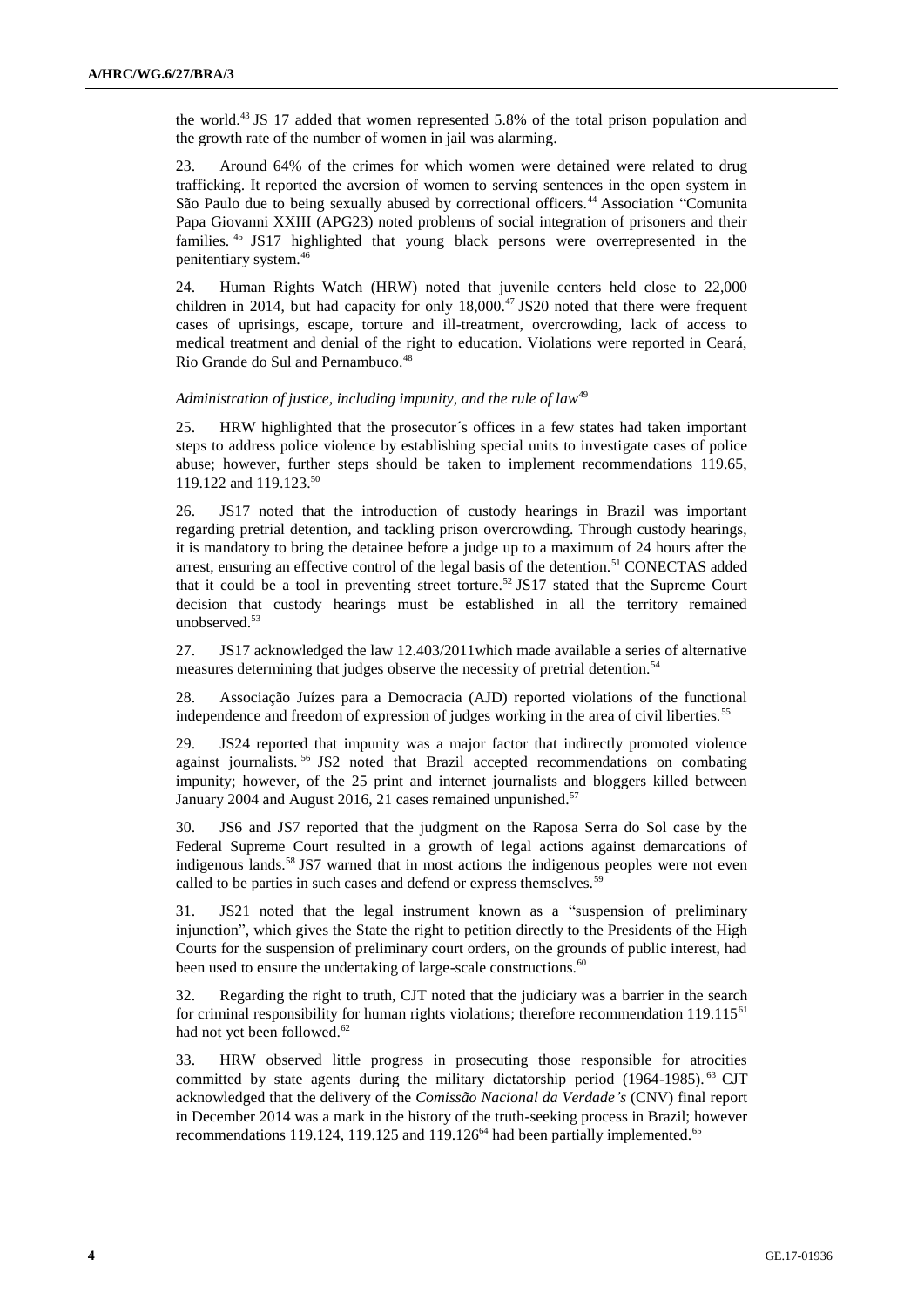Fundamental freedoms and the right to participate in public and political life<sup>66</sup>

34. Reporters Without Borders (RSF-RWB) acknowledged the law on access to public information as exemplary legislation, but asked for its correct implementation at the state and municipal levels.<sup>67</sup>

35. Regarding recommendation 119.130 <sup>68</sup> on freedom of expression, JS18 noted a mixed implementing record; while in 2014 the so-called Marco Civil da Internet, was a decisive step forward, bill 215/2015, under consideration by Congress, would be a setback.<sup>69</sup>

36. RSF-RWB acknowledged that the *Marco Civil da Internet* that regulates the Internet and protects online privacy and free speech put Brazil at the forefront of online civil rights protection in Latin America.<sup>70</sup> JS2 acknowledged that Brazil had emerged as a global champion of digital rights.<sup>71</sup> Meanwhile, JS24 reported that the implementation of the *Marco Civil da Internet* had been inadequate.<sup>72</sup> AccessNow expressed that some articles could negatively impact internet users' rights.<sup>73</sup>

37. JS2 noted that Judiciary had clashed with large technology companies.<sup>74</sup> JS24 indicated that in 2015 and 2016, courts authorised blocking the mobile telephone application WhatsApp, because it refused to provide access to users' conversations for criminal investigation. <sup>75</sup> AccessNow noted that although higher courts' decisions overturned them; they had serious negative impacts.<sup>76</sup>

38. JS18 noted that Brazil received twelve recommendations on the protection of human rights defenders, journalists and civil society and five concerning indigenous peoples; none of the recommendations had been fully implemented.<sup>77</sup>

39. JS24 noted that the violence against journalists had increased, reporting that in 2015 the number of violations increased by  $67\%$  in comparison to  $2014$ .<sup>78</sup>

40. JS2 welcomed the establishment of a working group to investigate attacks on the press and provide recommendations.<sup>79</sup> RSF-RWB noted that Brazil had implemented none of the recommendations of the working group's final report.<sup>80</sup>

41. JS18 reported that Brazil's National Programme for the Protection of Human Rights Defenders was restructured by decree in 2016; meanwhile a law introduced in Congress in 2009 in order to institutionalise the program had not been passed.<sup>81</sup> JS2 considered that this Programme failed to address the systemic reasons behind the violence.<sup>82</sup>

42. JS18, JS21 and Cultural Survival stated that targeted extra-judicial killings of indigenous and environmental rights defenders had continued.<sup>83</sup> JS6 indicated that some indigenous persons registered under the Protection Program had denounced the program's lack of effective support.<sup>84</sup> DAVIDA registered the case of a sex worker leader who was denied entrance into the National Program to Protect Human Rights Defenders.<sup>85</sup>

43. JS24 reported the National Plan for Community Broadcasting Concessions of 2015 required better coordination of the allocation of frequencies to community radios.<sup>86</sup>

44. JS6 and Cultural Survival reported that for 30 years Brazil has had only one indigenous representative in the National Congress.<sup>87</sup>

#### *Prohibition of all forms of slavery*<sup>88</sup>

45. JS9 asserted that Brazil became an international reference in the fight against forced labour.<sup>89</sup> JS13 stated that there were still people in situations of slavery in Brazil, most of them in rural areas but also some in the textile and construction industries in urban areas.<sup>90</sup>

46. JS13 asserted that Brazil has gone ahead with the constitutional amendment authorizing the expropriation of properties where slave labour is observed; however, regulations have yet to be adopted. JS13 noted that there are groups in Congress who wish to amend the concept of "slave labour" contained in article 149 of the Criminal Code to exclude degrading conditions and overwork.<sup>91</sup> Dominicans stated that the number of labour inspectors has fallen considerably.<sup>92</sup>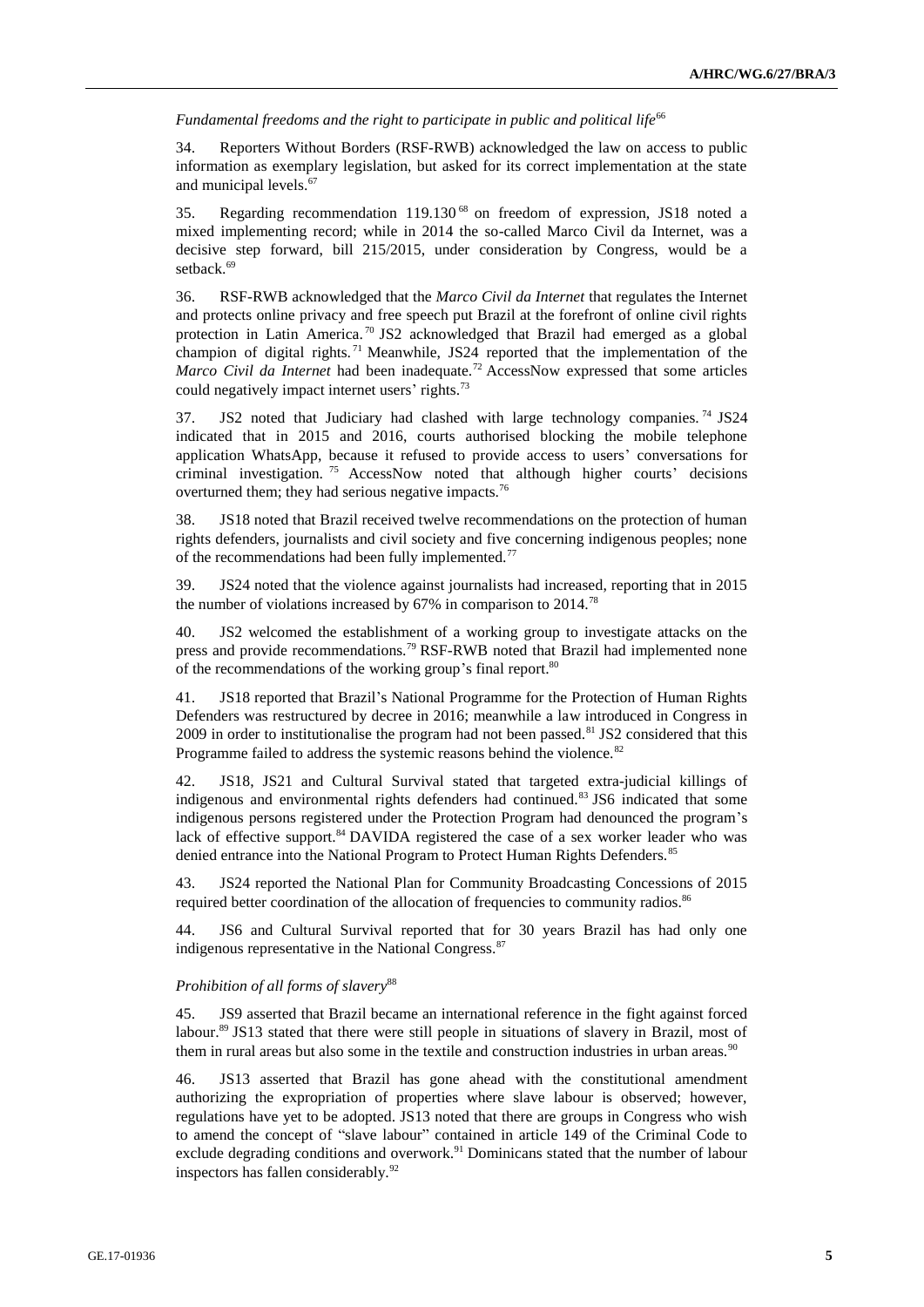47. JS13 stated that the "dirty list" of slave labour developed by the Ministry of Labour in 2003 was one of the most innovative strategies for combating modern slavery. Since December 2014, publication of the list has been blocked by judicial order.<sup>93</sup> Dominicans stated that in May 2016, following long governmental negotiations, a new list was drawn up on the order of the Ministry of Labour.<sup>94</sup>

#### *Right to privacy and family life*<sup>95</sup>

48. JS5 stated that regarding the recommendation on the right to privacy and women, there was no specific law guaranteeing the right to privacy and confidentiality in gender related violence.<sup>96</sup> JS5 observed the trend by law enforcement agencies to use the expansion of digital communications to interfere with privacy. $97$ 

#### **3. Economic, Social and Cultural Rights**

#### *Right to work and to just and favourable conditions of work*<sup>98</sup>

49. JS13 noted that degrading working conditions were common in infrastructure projects in remote locations, such as the Santo Antônio/Jirau factory in the north of the country, where substandard housing conditions and overwork had caused workers to riot in protest of their working conditions.<sup>99</sup>

50. JS13 reported that the southern region of Minas Gerais has seen the largest number of cases of slave-like working conditions in Brazilian coffee plantations, including ones that have been certified and have received awards for the production of so-called sustainable coffee.<sup>100</sup>

#### *Right to social security*<sup>101</sup>

51. JS9 warned that if PEC55 passed, it will disrupt the financing of Brazilian social policies by eliminating the earmarking of revenues for education and the social protection budget, comprised of health policies, social security, and social assistance.<sup>102</sup>

52. JS11 highlighted the social inclusion processes carried out in recent years through cash transfer policies, real increases in the minimum wage and the existence of social security schemes. It warned that PEC55 would freeze social spending for 20 years and that social security entitlements would be restricted.<sup>103</sup>

53. JS13 indicated that when rural workers wish to claim their right to retire by submitting a declaration of rural activity, in many cases the landowners who hired them informally refuse to issue that document, thereby making it difficult for rural workers to substantiate their decades of rural labour with the National Social Security Institute.<sup>104</sup>

## *Right to an adequate standard of living*<sup>105</sup>

54. JS6 highlighted that despite advancing in the reduction of poverty, especially through income transfer programs, Brazil had failed to identify and fully meet the specificities of the cases of indigenous peoples and promote an effective improvement in living conditions, without imposing an alien way of life.<sup>106</sup>

55. In relation to recommendations 119.131 and 119.145,<sup>107</sup> JS9 noted that the failure to implement necessary measures to protect and promote the access to land of traditional peasant, indigenous and quilombola communities had led to numerous human rights violations; in particular, the rights to an adequate standard of living, adequate housing, food and water.<sup>108</sup>

56. JS3 was concerned by the Proposed Amendment to the Constitution PEC55 which determines that no investment in social areas may exceed the inflation adjustment for 20 years.<sup>109</sup>

## $Right to health<sup>110</sup>$

57. JS9 noted that the Unified Health System was currently being dismantled through various proposals to limit its scope or to privatize it.<sup>111</sup> JS26 reported challenges such as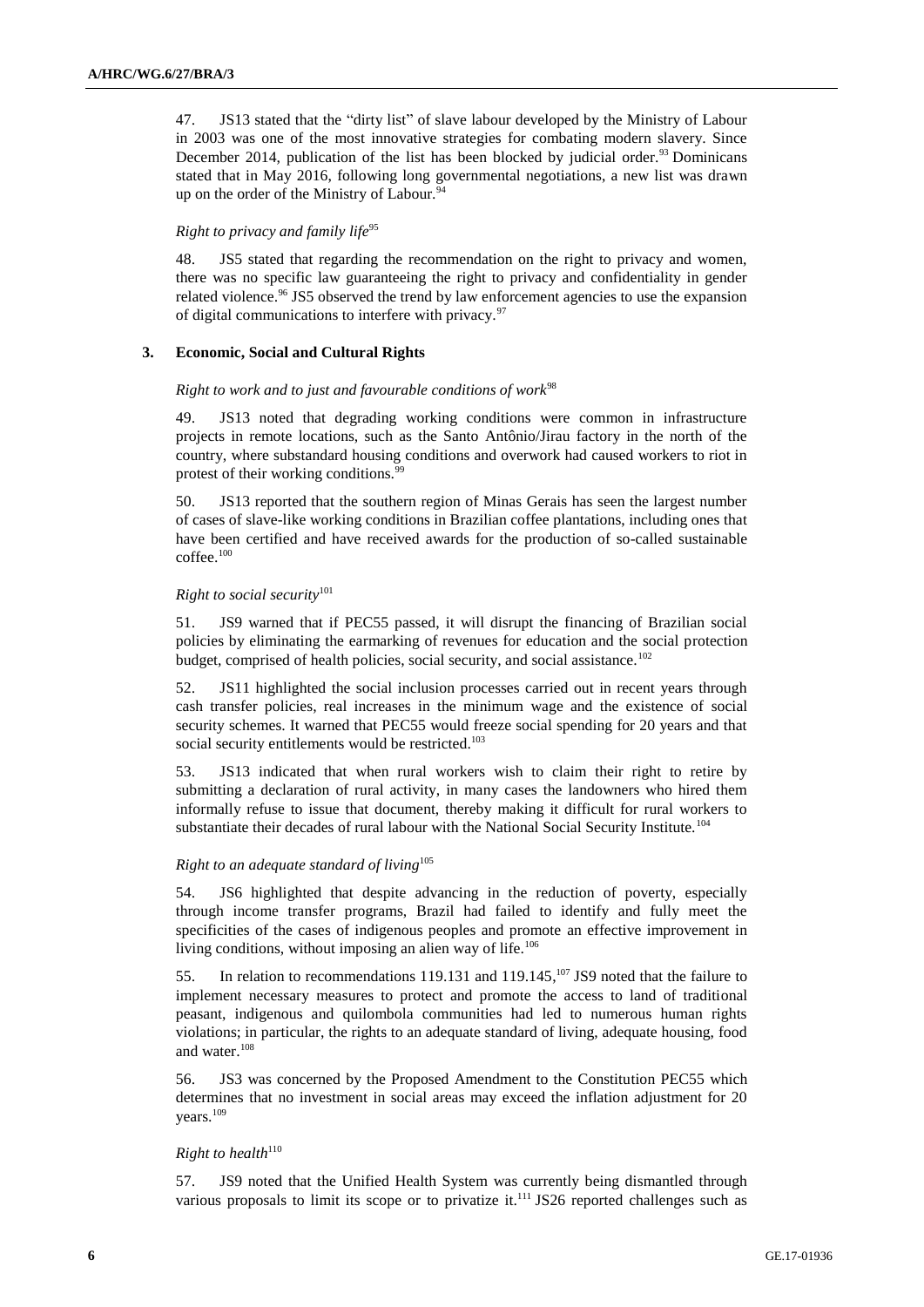unjustifiably high prices of medicines that threatened public health system sustainability and access to medicines.<sup>112</sup>

58. JS26 expressed that despite the HIV/AIDS universal access policy being guaranteed by law, the infection rate had risen, public HIV/AIDS treatment was financially undermined and the mortality rate had risen in some regions.<sup>113</sup>

59. In relation to the recommendation on sexual and reproductive rights JS4 drew attention that Brazil had restrictive legislations. Abortion was only allowed in cases involving either risk to the woman's life or rape, and in cases of foetal anencephaly.<sup>114</sup> Center for Reproductive Rights (CRR) asserted that Brazil continued to actively prosecute women who had unlawful abortions.<sup>115</sup> JS1 noted that access to legal abortion was not always available for victims of sexual violence.<sup>116</sup>

60. JS4 referred to conservative forces in Congress against sexual and reproductive health, as part of a political strategy organized under the "right to life of unborn children". 117

61. CRR reported that in the north-east (the poorest and least developed region of Brazil), two-thirds of pregnancy-related deaths occurred as a result of unsafe abortions.<sup>118</sup>

62. CRR acknowledged various maternal health policies to address maternal health care more generally; however, a number of these policies were formulated from the perspective of the foetus rather than from the perspective of the woman.<sup>119</sup>

63. Regarding Zika-related microcephaly, JS4 and CRR stated that Brazil runs the risk of counteracting the measures needed to guarantee women's sexual and reproductive health, as expressed by the World Health Organization and the Office of the United Nations High Commissioner for Human Rights.<sup>120</sup> With a different position, ADF International expressed that liberalization of the law did nothing to prevent the spread of the virus.<sup>121</sup> JS4 and CRR noted that the Brazilian Ministry of Health published its most recent guidelines in response to Zika-related microcephaly, which correctly recognized that proper contraceptive use will play a large role in curbing the impact of the Zika epidemic; however, it failed to address the barriers for poor, Afro-Brazilians and young women.<sup>122</sup>

64. JS6 acknowledged some progress with the creation of a subsystem of indigenous healthcare; however, indigenous peoples denounced cases of irregularities in the healthcare services and a lack of effective indigenous monitoring of the system.<sup>123</sup>

65. Cultural Survival stated that the First National Survey of Indigenous People's Health and Nutrition in Brazil concluded that the disproportion of sick indigenous children represented the lack of medical services and sanitation accessible to indigenous communities.<sup>124</sup>

66. JS27 observó que la alarmante situación de salud en las comunidades Kanamari del medio río Juruá.<sup>125</sup> Hutukara Associação Yanomami (HAY) considered that Brazil should ensure Yanomami´s and Ye´kwana´s participation at Brazil and Venezuela bi-lateral talks concerning the protection of their territories and improving their health conditions.<sup>126</sup>

### *Right to education*<sup>127</sup>

67. JS3 acknowledged that the National Education Plan (NEP) 2014-2024, represented an important achievement, and was an important planning tool.<sup>128</sup>

68. Instituto de Desenvolvimento e Direitos Humanos (IIDH) pointed to the challenge of developing indicators for use in monitoring and assessing policies on human rights education.<sup>129</sup>

69. Marist International Solidarity Foundation (FMSI) acknowledged that the dropout rate at the primary and secondary levels fell between 2008 and 2013; however, the dropout rate remains a concern.<sup>130</sup>

70. JS3 warned that the advancement of the private sector in virtually all stages and types of education contributed to increased educational inequalities and the weakening of the public sector. The sale of private systems of standardized teaching and packages for planning and management to public schools was worrying.<sup>131</sup>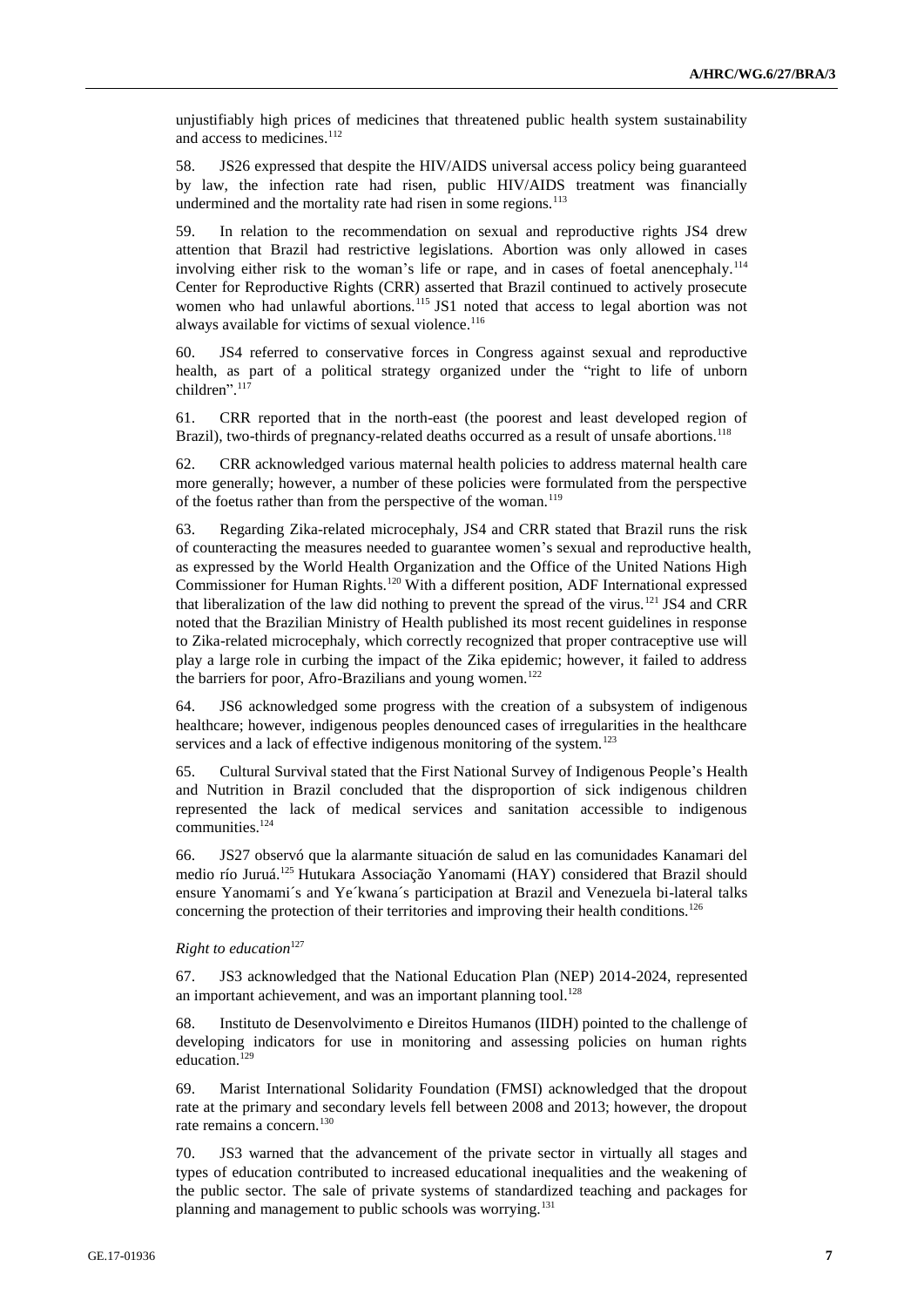71. JS3 noted that Brazil had not accomplished recommendations 119.33, 119.47, and 119.94<sup>132</sup> on gender equality, since the withdrawal of gender and sexuality related issues from education plans. Under pressure from religious leaders, local representatives in at least 12 of the 27 Brazilian states removed from Education Plans strategies aimed at overcoming gender, sexual orientation and race inequalities.<sup>133</sup> JS15 noted the exclusion suffered by LGBTI people in school and universities environments.<sup>134</sup>

72. JS15 drew attention that the "School without Party" Program law projects attacked basic human rights such as the right to freedom of expression and the right to education, failing to ensure school as a plural space of knowledge.<sup>135</sup>

73. JS15 acknowledged the advance expressed in national indicators on education related to access of women to schooling; however, this achievement was insufficient to affirm that Brazil had reached equity between men and women in education.<sup>136</sup>

74. JS6 noted that only around 30% of indigenous schools used indigenous languages in their teaching.<sup>137</sup> JS10 asserted that education in indigenous villages had been characterised by the low quality of teaching, precarious infrastructure and an absence of pedagogical practices specific to indigenous contexts.<sup>138</sup>

75. JS10 considered that although under suspicion, the proposal to create the Ethnoeducational Territories represented an innovation, revealing a proactive stance on the part of the Ministry of Education (MEC) in seeking to organise a model that brings together representatives of the federal government, the education systems, indigenous teachers, civil society and universities.<sup>139</sup>

76. JS27 reported that not a single school had been built in Kanamari communities by the municipalities of the region. $140$ 

77. JS3 and JS25 acknowledged that Brazil had made important legal progress regarding afro-descendent education; however, there were various limits of this advance, therefore Brazil did not accomplish recommendation 119.159.<sup>141</sup>

78. JS19 considered that recommendation 119.158<sup>142</sup> had not been implemented fully. In rural areas, it noted students and teachers traveled long distances to arrive at schools, had inadequate school buildings, infrastructure, access to internet, or even electricity.<sup>143</sup>

#### **4. Rights of specific persons or groups**

 $Women^{144}$ 

79. JS3 noted the lack of policies to face gender inequalities also reflected on violence against women, which, in 2013, was responsible for the death of about 5,000 women. In the same year, 500,000 cases of rape or attempted rapes were reported.<sup>145</sup>

80. JS1 reported that only 35 percent of rape cases were reported mostly due to lack of faith in a justice system that will take claims seriously. This was underscored by a recent report on attitudes towards gender based violence in which one third of the Brazilian population considered women guilty when raped.<sup>146</sup>

81. Regarding recommendation 119.90,<sup>147</sup> JS19 noted that Brazil was still lacking in specialized courts to care for women who were the victims of violence. There are 66 such courts, but according to the National Justice Council there should be at least 120 in the country.<sup>148</sup>

82. JS6 perceived a worsening of cases of violence against indigenous women, including sexual violence. The national policies for combating discrimination and violence against women were unable to approach the issue with specific attention to the context of indigenous peoples. There was a tendency for the situation to worsen with the reduction in the status of the Ministry of Policies for Women to a subarea of the office for human rights.149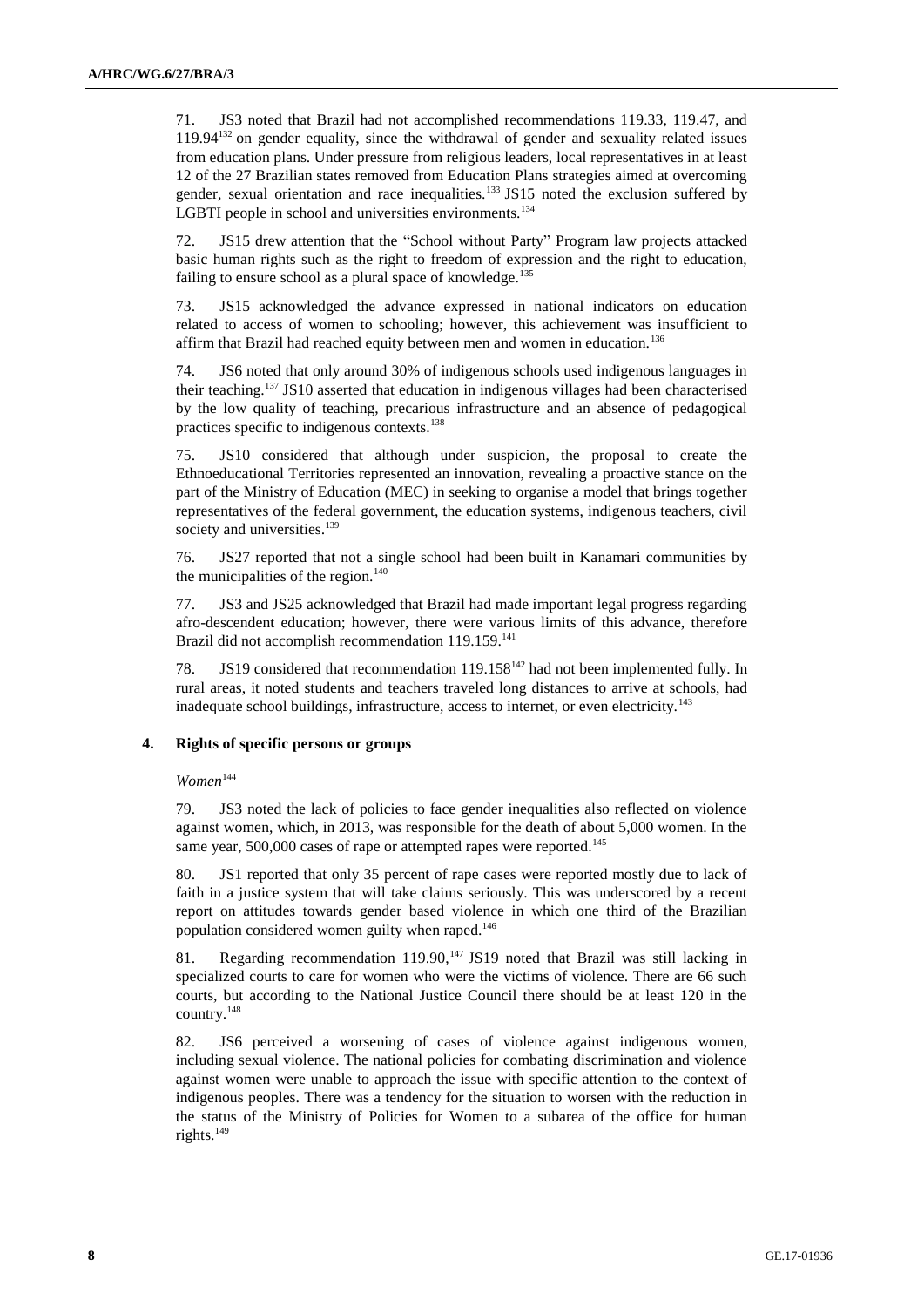#### *Children*<sup>150</sup>

83. JS19 welcomed the measures in compliance with recommendation 119.129, <sup>151</sup> supporting birth registration by placing notaries in maternity wards and setting up the National Information System of Civil Registry.<sup>152</sup>

84. JS20 noted with concern that the Chamber of Deputies approved, in the second round of voting, constitutional amendment No. 171/1993, which will lower the age of criminal responsibility from 18 to 16 years for certain offences and that the Senate has adopted a proposal to increase the limit on prison terms for adolescents from 3 to 10 years.<sup>153</sup> HRW and JS19 reported that if it is enacted, it would violate international norms, which hold that people under 18 should not be prosecuted as adults.<sup>154</sup>

85. JS19 noted that the situation of vulnerable black and indigenous children showed that many measures must still be implemented in order to follow recommendation 119.162 $155$  accepted by Brazil.<sup>156</sup>

86. JS19 noted that Brazil had allowed all cases of violence to be reported directly to authorities by means of the Dial 100 program. It had increased reporting, but there was a lack of follow-up.<sup>157</sup>

87. JS19 congratulated Brazil in its successful efforts to implement recommendation 119.152<sup>158</sup> about child mortality. It was achieved with the help of the Bolsa Familia program, which provided mothers and their new-borns with primary health care.<sup>159</sup>

88. JS23 warned about the lack of enforcement of indicative ratings, the broadcasting of police programmes and the excessive amount of advertisements geared towards children in the media.<sup>160</sup> JS23 reported that the High Court of Justice has ruled that the mere fact that an advertisement is targeted at children makes it abusive and illegal.<sup>161</sup>

#### *Persons with disabilities*<sup>162</sup>

89. HRW acknowledged that Brazil had taken positive measures that address recommendations received during the previous UPR, such as the 2015 disability rights  $law.<sup>163</sup>$ 

90. FMSI mentioned the percentage distribution and number of public schools that are not accessible for persons with disabilities or do not have adapted toilet facilities. It noted that in 2013, 68,116 of 70,330 rural schools (96.85 per cent) were not accessible for persons with disabilities or did not have adapted toilet facilities. In urban areas, 62,429 of 82,879 public schools  $(75.33$  per cent) were in this situation.<sup>164</sup>

#### *Minorities and indigenous peoples*<sup>165</sup>

91. JS6 reported emblematic cases involving the violation of the right to consultation to indigenous peoples, such as Belo Monte, Teles Pires and São Manoel Hydroelectric Dams, the Tapajós Dam project, and more than 100 law bills and constitutional amendments designed to alter indigenous rights currently passing through Congress without consultation.<sup>166</sup>

92. JS8 noted that bilateral agreements between the Governments of Peru and Brazil are being implemented without adequate consultation.<sup>167</sup>

93. AI noted that despite Brazil's commitment to continue the demarcation process of Indigenous lands, progress had been slow. Several demarcation processes were pending, and had been blocked by legal challenges; others were awaiting approval by the executive or were at the stage of technical assessment by the Federal Indigenist Agency (FUNAI).<sup>168</sup> Society for Threatened Peoples Switzerland STP CH reported that Brazil failed to comply with recommendations 119.164, 119.165, 119.167 and 119.168.<sup>169</sup>

94. JS9 expressed concern that the traditional peasant, indigenous and quilombolas communities were weakened by the slow implementation of the policies relating to the demarcation of their territories.<sup>170</sup> JS6 (7) stated that there had been no progress in the demarcation of Guarani Kaiowá indigenous lands.<sup>171</sup> JS28 reported that demarcation has not taken place in Guaira or Terra Roxa (Paraná).<sup>172</sup> JS6 (6) and Cultural Survival (4) expressed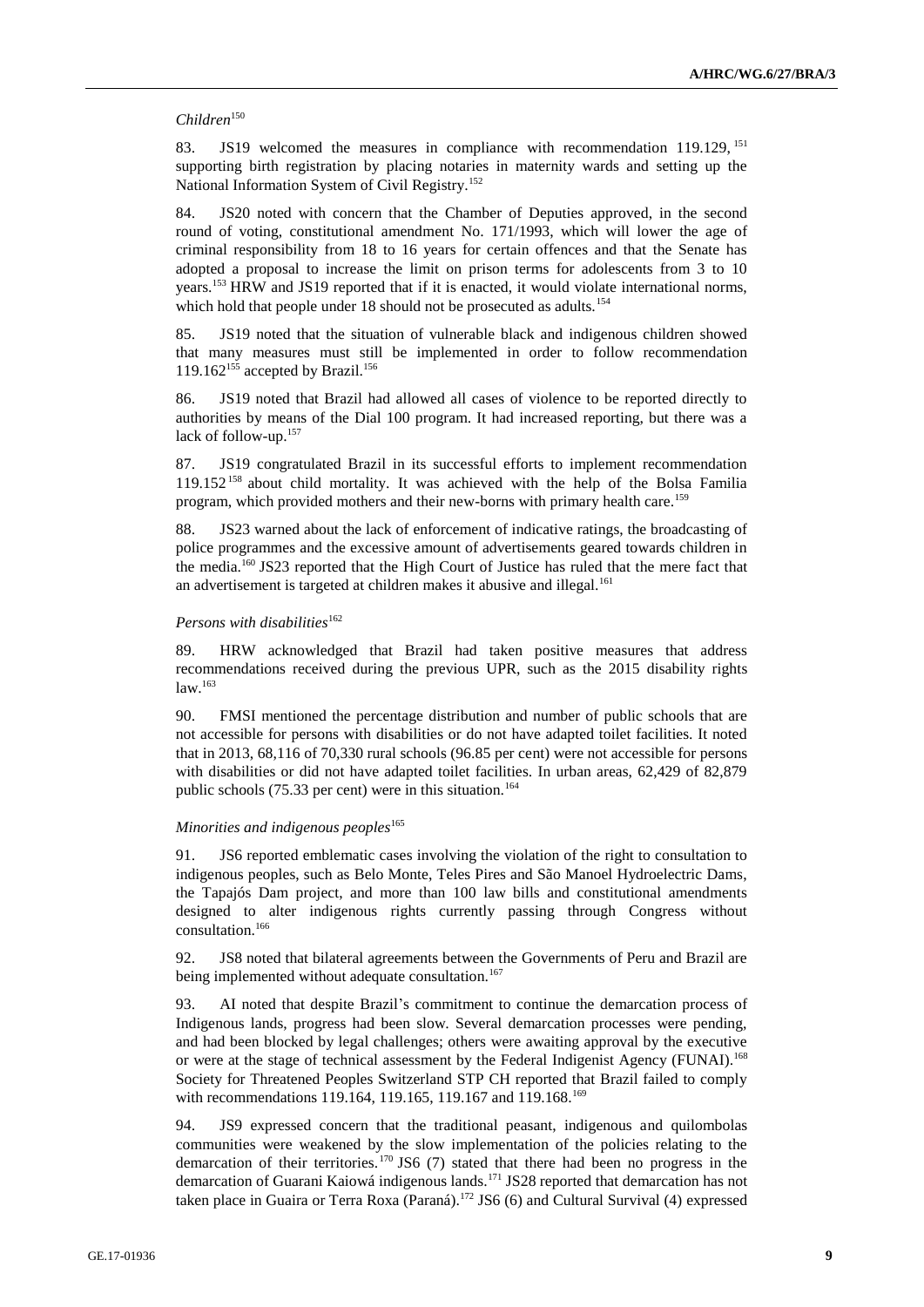that the stagnation in the demarcations was accompanied by the growth of large scale agribusiness and extractive projects.<sup>173</sup>

95. UNPO and other organizations<sup>174</sup> noted that Congress was increasingly dominated by a "ruralist bloc", pushing for laws such as the PEC215/2000, which was a direct threat to indigenous territorial rights by moving the responsibility for the demarcation of indigenous territories from the executive to the legislative branch and by opening concluded demarcation processes up for reconsideration. JS6 noted that PEC215/2000 was the most dangerous legislative initiative to the rights of indigenous peoples and quilombola communities.<sup>175</sup>

96. JS9 expressed that the recommendations aimed at ensuring the rights of indigenous peoples and afro-descendants 119.162<sup>176</sup> and at ensuring territorial and cultural rights of indigenous peoples 119.163, 119.169, $^{177}$  were not fully implemented.<sup>178</sup>

97. JS6 asserted that FUNAI experienced a serious shrinkage of staff and resources, and even had several of its units attacked by anti-indigenous movements, including the destruction and burning of buildings and official vehicles, and staff threatened.<sup>179</sup> JS22 noted that FUNAI operated with only 36% of its capacity.<sup>180</sup> STP CH asserted that FUNAI was not capable of fulfilling the tasks defined in the Brazilian constitution.<sup>181</sup>

98. JS8 noted that, notwithstanding the adoption of legislation on policies to protect isolated peoples, there is a need for greater investment in FUNAI and the Special Secretariat for Indigenous Health (SESAI).<sup>182</sup> JS8 reported that, since 2014, a series of contacts have taken place with isolated indigenous peoples along the Brazil-Peru border and that emergency action is therefore required to ensure the physical and cultural survival of these peoples.<sup>183</sup>

99. JS12 referred to the adverse effects of a cluster of large-scale public/private port and industrial projects near Recife.<sup>184</sup> Articulação Nacional de Quilombos (ANQ) noted intense pressures of the "Condomino Estrondo" (Formosa do Rio Preto, Bahia) against traditional communities.<sup>185</sup> JS27 reported that the Kanamari were harassed by the local population.<sup>186</sup>

#### *Migrants, refugees and asylum seekers and internally displaced persons*<sup>187</sup>

100. JS16 noted that Brazil has seen new migration flows in the past four years, including from Haiti and Africa, and a 2.868 per cent rise in asylum claims.<sup>188</sup>

101. Regarding recommendation 119.170,<sup>189</sup> JS16 indicated that the Alien Statute was based on the assumption that migration posed a risk to national security and Brazilian workers. Moreover, it promoted selective migration, recognized rights only for resident migrants, denied migrants their political rights and made it impossible for individuals to regularize their migration status. $190$ 

102. JS16 noted that many migrants and asylum seekers arriving in Brazil via Guarulhos International Airport (through the *Espaço Conector* in Terminal 3) have been prevented from either entering the country or continuing their journey on connecting flights.<sup>191</sup>

#### *Notes*

 $1$  The stakeholders listed below have contributed information for this summary; the full texts of all original submissions are available at: www.ohchr.org.

| AccessNow                | AccessNow (United States of America);               |
|--------------------------|-----------------------------------------------------|
| <b>ADF</b> International | Alliance Defending Freedom International            |
|                          | (Switzerland);                                      |
| AI                       | Amnesty International (United Kingdom of Great)     |
|                          | Britain and Northern Ireland);                      |
| <b>AIDA</b>              | Interamerican Association for Environmental Defense |
|                          | (Peru):                                             |
| AJD Brasil               | Associação Juízes para a Democracia (Brazil);       |
| ANO                      | Articulação Nacional de Quilombos (Brazil);         |
| APG23                    | Association "Comunita Papa Giovanni XXIII" (Italy); |
|                          |                                                     |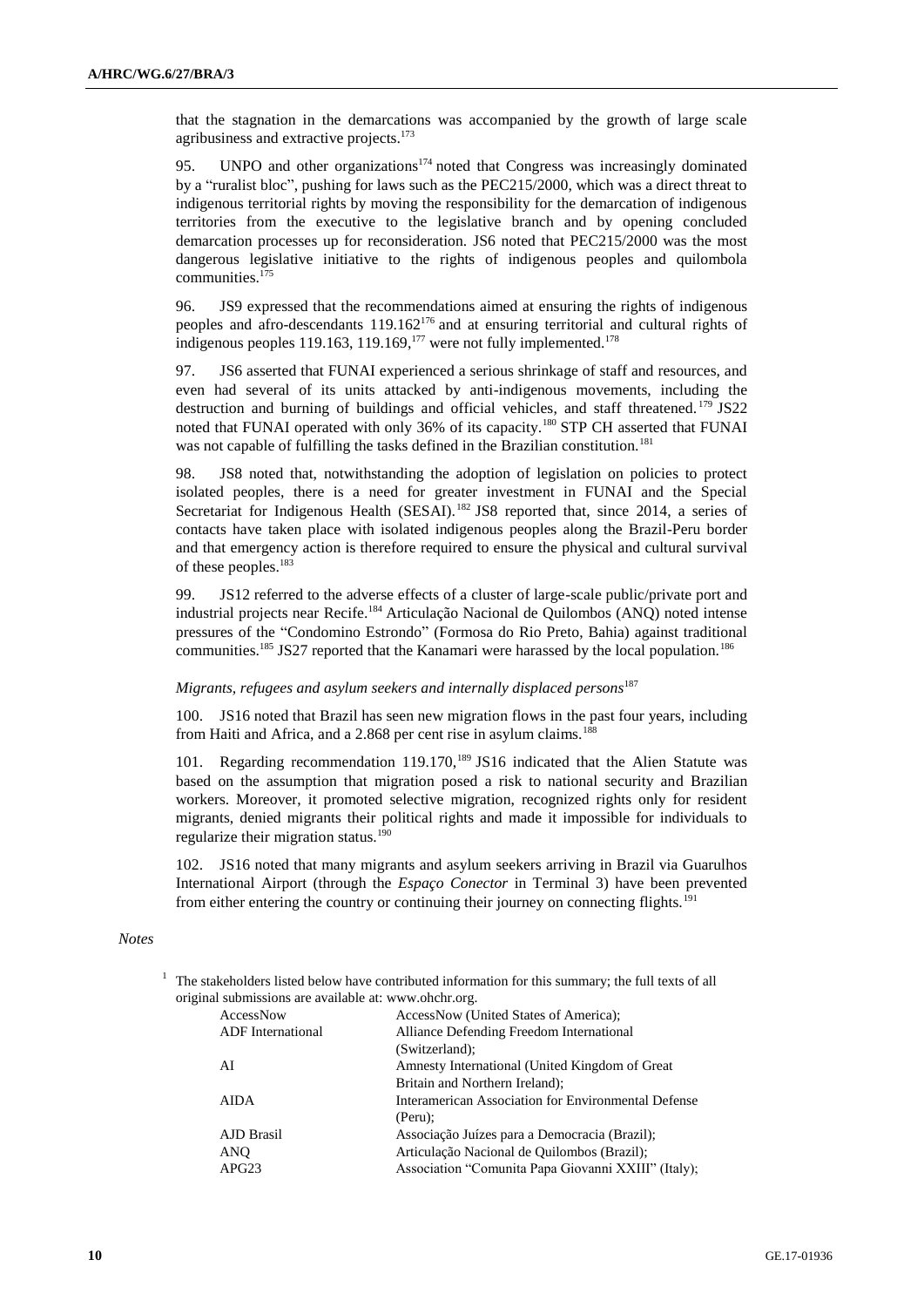| <b>CRR</b>               | Center for Reproductive Rights (United States of             |
|--------------------------|--------------------------------------------------------------|
|                          | America);                                                    |
| <b>CJT</b>               | Centro de Estudos sobre Justiça de Transição (Brazil);       |
| <b>CONECTAS</b>          | Conectas Human Rights (Brazil);                              |
| CS                       | Cultural Survival (United States of America);                |
| Davida                   | Davida: Prostituição, Direitos Civis e Saúde (Brazil);       |
| Dominicans               | Dominicans for Justice and Peace (Switzerland);              |
| FFF                      | Four Freedom Forum (United States of America);               |
| <b>FMSI</b>              | Marist International Solidarity Foundation                   |
|                          | (Switzerland);                                               |
| GG                       | The Good Group (United States of America);                   |
| Global Compact           | Global Compact (Brazil);                                     |
| <b>HAY</b>               | Hutukara Associação Yanomami (Brazil);                       |
| <b>HRW</b>               | Human Rights Watch (Switzerland);                            |
| <b>IDDH</b>              | Instituto de Desenvolvimento e Direitos Humanos<br>(Brazil); |
| <b>IEPAS</b>             | Instituto de Estudos e Pesquisas em AIDS de Santos           |
|                          | (Brazil);                                                    |
| OHR                      | Oceania Human Rights (United States of America);             |
| Omega ResearchFoundation | Omega Research Foundations (United Kingdom of                |
|                          | Great Britain and Northern Ireland);                         |
| RSF-RWB                  | Reporters Without Borders International (France);            |
| <b>STP CH</b>            | Society for Threatened Peoples Switzerland                   |
|                          | (Switzerland);                                               |
| <b>UNPO</b>              | Unrepresented Nations and Peoples Organization               |
|                          | (Netherlands).                                               |
| Joint submissions:       |                                                              |
| JS <sub>1</sub>          | Joint submission 1 submitted by: Equality Now                |
|                          | (United States of America);                                  |
|                          | CLADEM Brazil (Brazil); and Vance Center (United             |
|                          | States of America);                                          |
| JS <sub>2</sub>          | Joint submission 2 submitted by: PEN International           |
|                          | (United Kingdom of Great Britain and Northern                |
|                          | Ireland); PEN Canada (Canada); and University of             |
|                          | Toronto Faculty of Law (Canada);                             |
| JS3                      | Joint submission 3 submitted by: Brazilian                   |
|                          | Campaign for the Right to Education; Acao Educativa;         |
|                          | Latin-American Campaign for the Right to Education           |
|                          | (CLADE); National Association of Centers for the             |
|                          | Defense of Child Rights (Anced) (Brazil);                    |
| JS4                      | Joint submission 4 submitted by: Sexual Rights               |
|                          | Initiative (Canada); IPAS Health. Access. Rights             |
|                          | (United States of America);                                  |
| JS5                      | Joint submission 5 submitted by: Coding Rights;              |
|                          | Privacy LatAm; and Privacy International (PI) (United        |
|                          | Kingdom of Great Britain and Northern Ireland);              |
| JS6                      | Joint submission 6 submitted by: APIB -                      |
|                          | Articulação dos Povos Indígenas do Brasil; RCA -             |
|                          | Rede de Cooperação Amazônica; Plataforma de                  |
|                          | Direitos Humanos — DHesca Brasil: APOINME —                  |
|                          | Articulação dos Povos e Organizações Indígenas do            |
|                          | Nordeste, Minas Gerais e Espírito Santo; Conselho            |
|                          | Terena; Comissão Guarani Yvyrupá;                            |
|                          | ARPINSUDESTE — Articulação dos Povos Indígenas               |
|                          | do Sudeste; ARPINSUL — Articulação dos Povos                 |
|                          | Indígenas do Sul; ATY GUASSU — Grande                        |
|                          | Assembleia do Povo Guarani; COIAB —                          |
|                          | Coordenação das Organizações Indígenas da                    |
|                          | Amazônia Brasileira; ATIX — Associação Terra                 |
|                          | Indígena Xingu; AMAAIC — Associação do                       |
|                          | Movimento dos Agentes Agroflorestais Indígenas do            |
|                          | Acre; APINA — Conselho das Aldeias Wajãpi;                   |
|                          | FOIRN — Federação das Organizações Indígenas do              |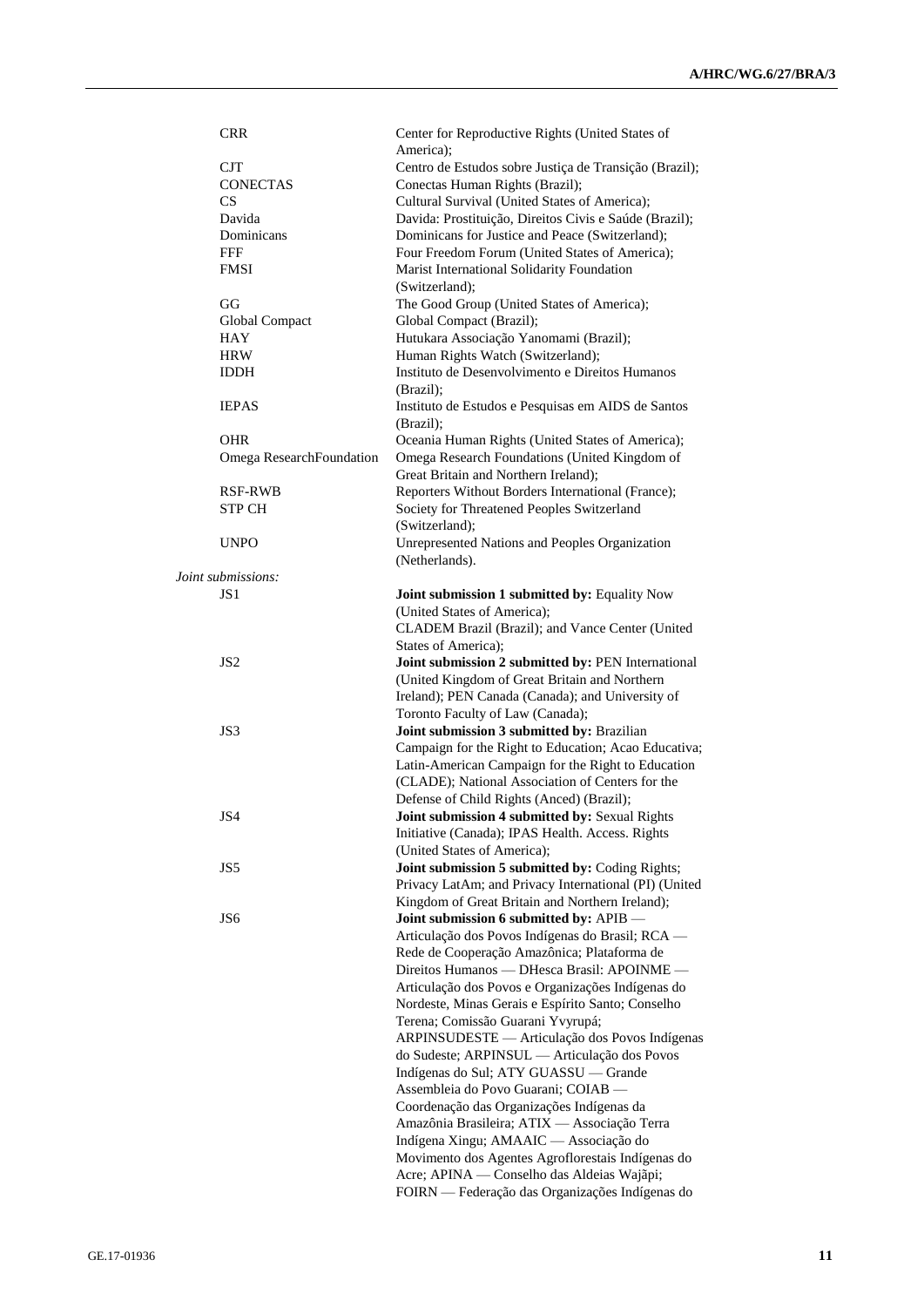|             | Rio Negro; HAY — Associação Yanomami; CIR —               |
|-------------|-----------------------------------------------------------|
|             | Conselho Indígena de Roraima; OPIAC -                     |
|             | Organização dos Professores Indígenas do Acre;            |
|             | Wyty-Catë — Associação Wyty-Catë dos Povos                |
|             | Indígenas Timbira do Maranhão e Tocantins; OGM -          |
|             | Organização Geral Mayuruna; CIMI — Conselho               |
|             | Indigenista Missionário; CTI - Centro de Trabalho         |
|             | Indigenista; CPI-AC — Comissão Pró-Índio do Acre;         |
|             | CPI-SP — Comissão Pró-Índio de São Paulo;                 |
|             | Conectas Direitos Humanos; IEB - Instituto                |
|             | Internacional de Educação do Brasil; Iepé - Instituto     |
|             | de Pesquisa e Formação Indígena; ISA — Instituto          |
|             | Socioambiental; FIAN Brasil; Justiça Global (Brazil);     |
| JS7         | Joint submission 7 submitted by: Indigenous               |
|             | Missionary Council (CIMI); FIAN Brazil; JUSTIÇA           |
|             | GLOBAL; and Association of Judges for Democracy           |
|             | (Brazil);                                                 |
| JS8         | Joint submission 8 submitted by: Comissão Pró-            |
|             | Índio do Acre/Comisión Pro Indígena de Acre (CPI-         |
|             | Acre); Asociación del Movimiento de Agentes               |
|             | Agroforestales Indigenas del Acre (AMAAIC);               |
|             | Organización de los Profesores Indígenas del Acre         |
|             | (OPIAC) (Brazil);                                         |
| JS9         | Joint submission 9 submitted by: Conference of the        |
|             | Franciscan Family of Brazil - CFFB; The Brazilian         |
|             | Commission for Justice and Peace — CBJP; Caritas          |
|             | Brazil; Pastoral Land Commission - CPT;                   |
|             | Interfranciscan Service for Justice, Peace and Ecology    |
|             | - SINFRAJUPE (Brazil);                                    |
| <b>JS10</b> | Joint submission 10 submitted by: OPIR -                  |
|             | Organização de Professores Indígenas de Roraima;          |
|             | OPRIMT - Organização dos Profissionais da                 |
|             | Educação Escolar Indígena de Mato Grosso; OPIAC           |
|             | - Organização dos Professores Indígenas no Acre;          |
|             | Iepé — Instituto de Pesquisa e Formação Indígena          |
| <b>JS11</b> | (Brazil);<br>Joint submission 11 submitted by: COALICIÓN: |
|             | Articulación para el Monitoreo de los Derechos            |
|             | Humanos en Brasil (Brazil);                               |
| JS12        | Joint submission 12 submitted by: Conectas                |
|             | Derechos Humanos; Forum Suape Espacio Socio-              |
|             | ambiental (Brazil);                                       |
| JS13        | Joint submission 13 submitted by: Conectas                |
|             | Derechos Humanos; Articulación de los Empleados/as        |
|             | Rurales de Minas Gerais (ADERE-MG); Movimiento            |
|             | de los Trabajadores Rurales Sin Tierra/Regional Sur       |
|             | de Minas MG (MST/SUL/MG); Central Única de los            |
|             | Trabajadores/Regional Sur de Minas Gerais                 |
|             | (CUT/SUL/MG); Sindicato de los Empleados Rurales          |
|             | de la Región Sur de Minas Gerais (SERRSMG);               |
|             | Sindicato de los Empleados Rurales de Carmo da            |
|             | Cachoeira MG (SERCAC) (Brazil);                           |
| JS14        | Joint submission 14 submitted by: Amazon Human            |
|             | Rights Clinics Network: University of the Joinville       |
|             | Region; Pará Federal University; Amazonas State           |
|             | University; University of Brasilia (Brazil);              |
| JS15        | Joint submission 15 submitted by: Institute for           |
|             | Development and Human Rights (IDDH); Latin                |
|             | American and Caribbean Committee for the Defense          |
|             | of Women's Rights (CLADEM BRAZIL); "Maria                 |
|             | Augusta Thomaz" Human Rights Clinic (PUC-SP);             |
|             | Specialized Center for the Promotion and Defense of       |
|             | Women's Rights (NUDEM); Ecos - Communication              |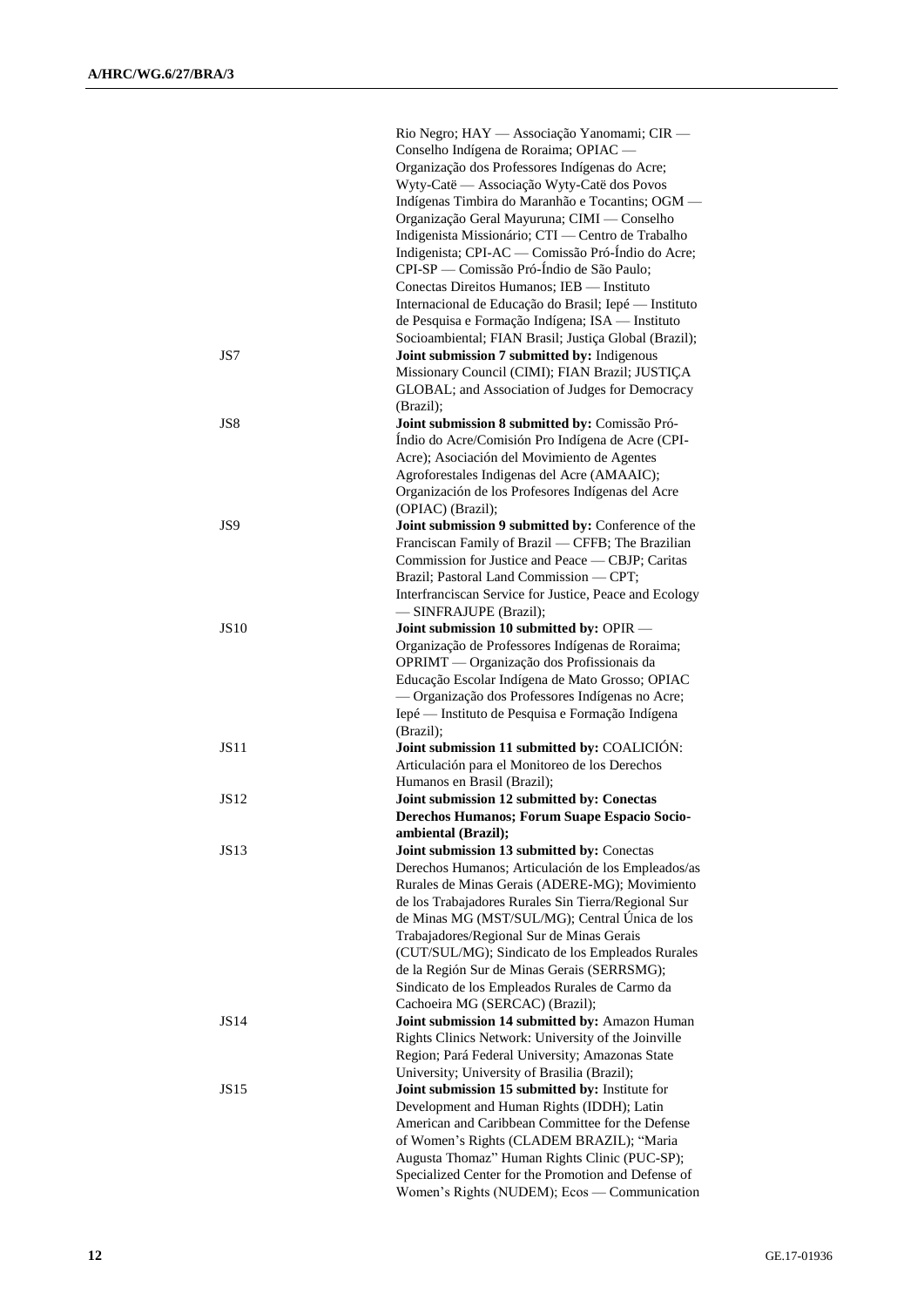|             | and Sexuality; Geledes — Black Women's Institute;                                               |
|-------------|-------------------------------------------------------------------------------------------------|
|             | Educational Action, Advisory, Research and                                                      |
|             | Information; Feminist Network of Jurist (deFEMde)                                               |
|             | (Brazil);                                                                                       |
| JS16        | Joint submission 16 submitted by: Conectas                                                      |
|             | Derechos Humanos; Misión Paz. (Brazil);                                                         |
| JS17        | Joint submission 17 submitted by: Rede Justiça                                                  |
|             | Criminal: Associação pela Reforma Prisional;                                                    |
|             | Conectas Direitos Humanos; Instituto de Defensores                                              |
|             | de Direitos Humanos; Instituto de Defesa do Direito                                             |
|             | de Defesa; Instituto Terra, Trabalho e Cidadania;                                               |
|             | Justiça Global; Instituto SouadPaz (Brazil);                                                    |
| <b>JS18</b> | Joint submission 18 submitted by: CIVICUS: World                                                |
|             | Alliance for Citizen Participation (South Africa); and                                          |
|             | Conectas Human Rights (Brazil);                                                                 |
| <b>JS19</b> | Joint submission 19 submitted by: IIMA - Istituto                                               |
|             |                                                                                                 |
|             | Internazionale Maria Ausiliatrice; VIDES                                                        |
|             | International — International Volunteerism                                                      |
|             | Organization for Women, Education and Development                                               |
|             | (Switzerland);                                                                                  |
| <b>JS20</b> | Joint submission 20 submitted by: Oficina de                                                    |
|             | Asesoría Jurídica a las Organizaciones Populares -                                              |
|             | GAJOP; la Justicia Global; la Asociación de los                                                 |
|             | Centros de Defensa de Niños y Adolescentes Sesión                                               |
|             | DNI Brasil — ANCED/DNI Brasil; la Organización                                                  |
|             | Mundial Contra la Tortura - OMCT; el Centro de                                                  |
|             | Defensa de Niños y Adolescentes de Ceará -                                                      |
|             | CEDECA CEARÁ; el Centro de Defensa de Niños y                                                   |
|             | Adolescentes Bertholdo Weber - CEDECA                                                           |
|             | PROAME; y la Red Nacional de Defensa del                                                        |
|             | Adolescente en Conflicto con la Ley - RENADE                                                    |
|             | (Brazil);                                                                                       |
|             |                                                                                                 |
| <b>JS21</b> | Joint submission 21 submitted by: Artigo 19,                                                    |
|             | Associação de Advogados de Trabalhadores Rurais no                                              |
|             | Estado da Bahia - AATR, Associação de Apoio a                                                   |
|             | Criança e ao Adolescente — Amencar, Central do                                                  |
|             | Movimentos Populares, Centro de Defesa de Direitos                                              |
|             | Humanos de Sapopemba, Centro de Defesa de Direitos                                              |
|             |                                                                                                 |
|             | Humanos Gaspar Garcia - SP, Centro de Defesa dos                                                |
|             | Direitos Humanos da Serra - ES, Coletivo Margarida                                              |
|             | Alves — MG, Comissão Pastoral da Terra — CPT,                                                   |
|             | Conselho Indigenista Missionário - CIMI, CPP -                                                  |
|             | Conselho Pastoral da Pesca, Dignitatis - Assessoria                                             |
|             | Técnica Popular, Grupo Tortura nunca mais da Bahia,                                             |
|             | Instituto de Direitos Humanos — MG, Justiça Global,                                             |
|             | Lajusa — Laboratório de Justiça Global e Educação                                               |
|             | em Direitos Humanos na Amazônia, Movimento dos                                                  |
|             | Atingidos por Barragens, Movimento dos                                                          |
|             | Trabalhadores Rurais Sem Terra, Movimento Nacional                                              |
|             | de Direitos Humanos, Rede Justiça nos Trilhos,                                                  |
|             | Sociedade Maranhense dos Direitos Humanos,                                                      |
|             | Sociedade Paraense de Defesa dos Direitos Humanos                                               |
|             | -SDDH, Terra de Direitos (Brazil);                                                              |
| <b>JS22</b> | Joint submission 22 submitted by: Conectas Human                                                |
|             | Rights; Instituto Socioambiental; Rapporteur on                                                 |
|             | Indigenous Peoples of the DHESCA Brazil Platform                                                |
|             | (Brazil);                                                                                       |
| JS23        | Joint submission 23 submitted by: Artículo 19;                                                  |
|             | Instituto Alana; Intervozes — Coletivo Brasil; ANDI                                             |
|             | (Brazil);                                                                                       |
| JS24        | Joint submission 24 submitted by: ARTICLE 19,                                                   |
|             | Associação Brasileira de Defesa do Consumidor<br>(PROTESTE), Instituto de Manejo e Certificação |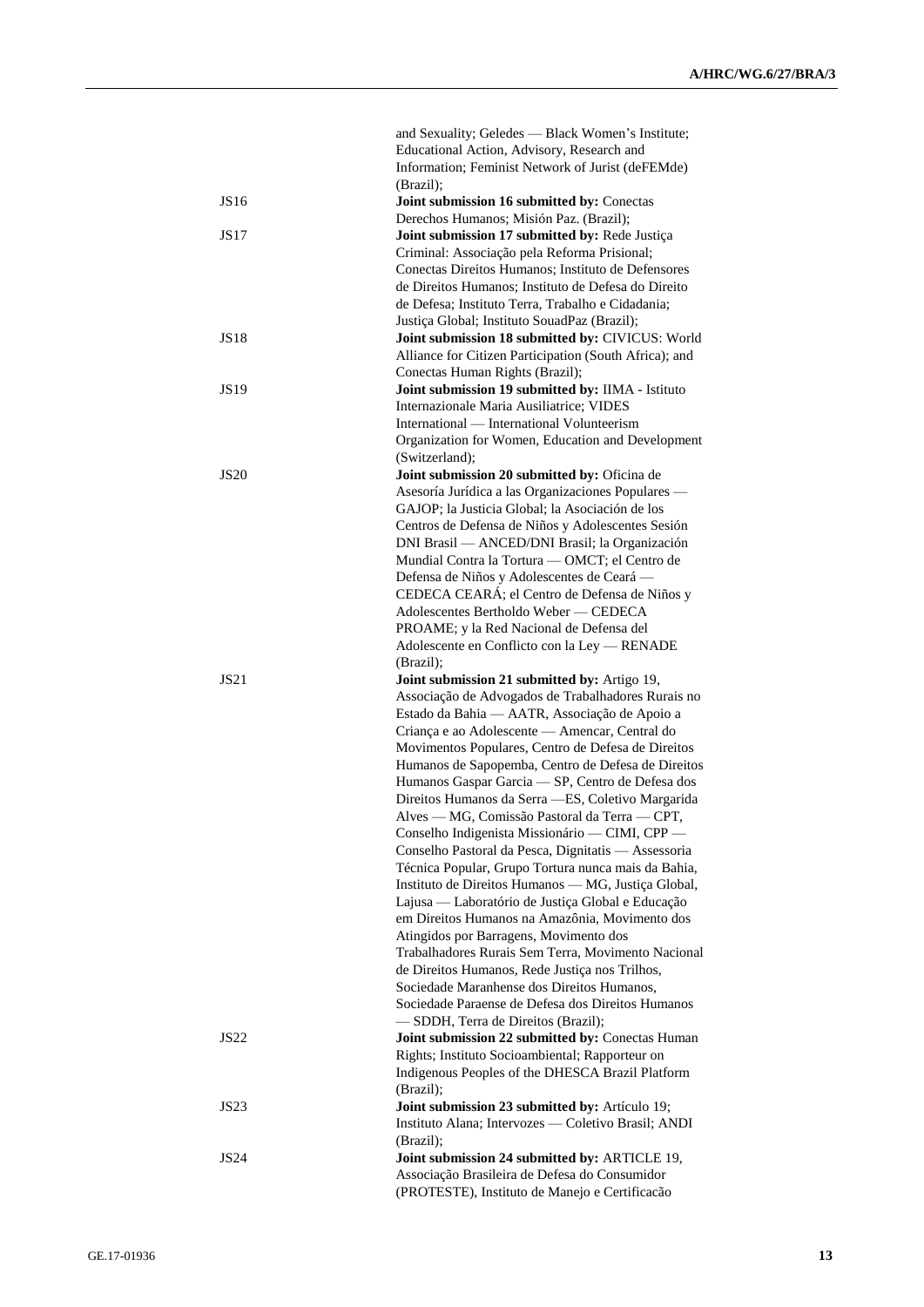| Joint submission 25 submitted by: National<br>JS25<br>Articulation Quilombo - ANQ (Brazil);<br>Joint submission 26 submitted by: Grupo de<br>JS26<br>Trabalho sobre Propriedade Intelectual: ABIA -<br>Associação Brasileira Interdisciplinar de AIDS<br>(Brazilian Interdisciplinary AIDS Association);<br>Conectas Direitos Humanos (Conectas Human<br>Rights); FENAFAR — Federação Nacional dos<br>Farmacêuticos (National Federation of Pharmacists);<br>Fórum das ONG-AIDS do Estado do Maranhão;<br>Fórum das ONG-AIDS do Estado de São Paulo;<br>Fórum das ONG-AIDS do Estado do Rio Grande do<br>Sul; GAPA/SP-Grupo de Apoio à Prevenção à AIDS<br>de São Paulo (Support Group for AIDS Prevention in<br>São Paulo); GAPA/RS — Grupo de Apoio à<br>Prevenção à AIDS do Rio Grande do Sul (Support<br>Group for AIDS Prevention in Rio Grande do Sul);<br>GAPA/BA — Grupo de Apoio à Prevenção à AIDS da<br>Bahia (Support Group for AIDS Prevention in Bahia);<br>Gestos — Soropositividade, Comunicação e Gênero<br>(GESTOS — HIV+, Communication and Gender);<br>GIV — Grupo de Incentivo à Vida (Incentive to Life<br>Group); Grupo Pela Vidda/SP (Group for Life in São<br>Paulo); Grupo Pela Vidda/RJ (Group for Life in Rio<br>de Janeiro); GRAB — Grupo de Resistência Asa<br>Branca (Resistance Group Asa Branca); IDEC—<br>Instituto Brasileiro de Defesa do Consumidor<br>(Brazilian Institute for Consumers Protection);<br>RNP+/MA — Network of People Living with<br>HIV/AIDS Maranhão; RNP+/PI - Network of People |  |
|------------------------------------------------------------------------------------------------------------------------------------------------------------------------------------------------------------------------------------------------------------------------------------------------------------------------------------------------------------------------------------------------------------------------------------------------------------------------------------------------------------------------------------------------------------------------------------------------------------------------------------------------------------------------------------------------------------------------------------------------------------------------------------------------------------------------------------------------------------------------------------------------------------------------------------------------------------------------------------------------------------------------------------------------------------------------------------------------------------------------------------------------------------------------------------------------------------------------------------------------------------------------------------------------------------------------------------------------------------------------------------------------------------------------------------------------------------------------------------------------------------------------------------------|--|
|                                                                                                                                                                                                                                                                                                                                                                                                                                                                                                                                                                                                                                                                                                                                                                                                                                                                                                                                                                                                                                                                                                                                                                                                                                                                                                                                                                                                                                                                                                                                          |  |
|                                                                                                                                                                                                                                                                                                                                                                                                                                                                                                                                                                                                                                                                                                                                                                                                                                                                                                                                                                                                                                                                                                                                                                                                                                                                                                                                                                                                                                                                                                                                          |  |
|                                                                                                                                                                                                                                                                                                                                                                                                                                                                                                                                                                                                                                                                                                                                                                                                                                                                                                                                                                                                                                                                                                                                                                                                                                                                                                                                                                                                                                                                                                                                          |  |
|                                                                                                                                                                                                                                                                                                                                                                                                                                                                                                                                                                                                                                                                                                                                                                                                                                                                                                                                                                                                                                                                                                                                                                                                                                                                                                                                                                                                                                                                                                                                          |  |
|                                                                                                                                                                                                                                                                                                                                                                                                                                                                                                                                                                                                                                                                                                                                                                                                                                                                                                                                                                                                                                                                                                                                                                                                                                                                                                                                                                                                                                                                                                                                          |  |
|                                                                                                                                                                                                                                                                                                                                                                                                                                                                                                                                                                                                                                                                                                                                                                                                                                                                                                                                                                                                                                                                                                                                                                                                                                                                                                                                                                                                                                                                                                                                          |  |
|                                                                                                                                                                                                                                                                                                                                                                                                                                                                                                                                                                                                                                                                                                                                                                                                                                                                                                                                                                                                                                                                                                                                                                                                                                                                                                                                                                                                                                                                                                                                          |  |
|                                                                                                                                                                                                                                                                                                                                                                                                                                                                                                                                                                                                                                                                                                                                                                                                                                                                                                                                                                                                                                                                                                                                                                                                                                                                                                                                                                                                                                                                                                                                          |  |
|                                                                                                                                                                                                                                                                                                                                                                                                                                                                                                                                                                                                                                                                                                                                                                                                                                                                                                                                                                                                                                                                                                                                                                                                                                                                                                                                                                                                                                                                                                                                          |  |
|                                                                                                                                                                                                                                                                                                                                                                                                                                                                                                                                                                                                                                                                                                                                                                                                                                                                                                                                                                                                                                                                                                                                                                                                                                                                                                                                                                                                                                                                                                                                          |  |
|                                                                                                                                                                                                                                                                                                                                                                                                                                                                                                                                                                                                                                                                                                                                                                                                                                                                                                                                                                                                                                                                                                                                                                                                                                                                                                                                                                                                                                                                                                                                          |  |
|                                                                                                                                                                                                                                                                                                                                                                                                                                                                                                                                                                                                                                                                                                                                                                                                                                                                                                                                                                                                                                                                                                                                                                                                                                                                                                                                                                                                                                                                                                                                          |  |
|                                                                                                                                                                                                                                                                                                                                                                                                                                                                                                                                                                                                                                                                                                                                                                                                                                                                                                                                                                                                                                                                                                                                                                                                                                                                                                                                                                                                                                                                                                                                          |  |
| Living with HIV/AIDS Piauí; UAEM Brasil -<br>Universidades Aliadas por Medicamentos Essenciais                                                                                                                                                                                                                                                                                                                                                                                                                                                                                                                                                                                                                                                                                                                                                                                                                                                                                                                                                                                                                                                                                                                                                                                                                                                                                                                                                                                                                                           |  |
| (Universities Allied for Essential Medicines Brazil)<br>(Brazil);                                                                                                                                                                                                                                                                                                                                                                                                                                                                                                                                                                                                                                                                                                                                                                                                                                                                                                                                                                                                                                                                                                                                                                                                                                                                                                                                                                                                                                                                        |  |
| <b>JS27</b><br>Joint submission 27 submitted by: Asociacion del<br>Pueblo Kanamari del Valle del Yavari (AKAVAJA);                                                                                                                                                                                                                                                                                                                                                                                                                                                                                                                                                                                                                                                                                                                                                                                                                                                                                                                                                                                                                                                                                                                                                                                                                                                                                                                                                                                                                       |  |
| and Centro de Trabajo Indigenista (CTI) (Brazil);<br>Joint submission 28 submitted by: Comision<br><b>JS28</b>                                                                                                                                                                                                                                                                                                                                                                                                                                                                                                                                                                                                                                                                                                                                                                                                                                                                                                                                                                                                                                                                                                                                                                                                                                                                                                                                                                                                                           |  |
| Guarani Yvyrupa (CGY); and Centro de Trabajo<br>Indigenista (CTI) (Brazil).                                                                                                                                                                                                                                                                                                                                                                                                                                                                                                                                                                                                                                                                                                                                                                                                                                                                                                                                                                                                                                                                                                                                                                                                                                                                                                                                                                                                                                                              |  |
| The following abbreviations are used in UPR documents:                                                                                                                                                                                                                                                                                                                                                                                                                                                                                                                                                                                                                                                                                                                                                                                                                                                                                                                                                                                                                                                                                                                                                                                                                                                                                                                                                                                                                                                                                   |  |
| International Convention on the Elimination of All<br><b>ICERD</b><br>Forms of Racial Discrimination;                                                                                                                                                                                                                                                                                                                                                                                                                                                                                                                                                                                                                                                                                                                                                                                                                                                                                                                                                                                                                                                                                                                                                                                                                                                                                                                                                                                                                                    |  |
| International Covenant on Economic, Social and<br><b>ICESCR</b><br>Cultural Rights;                                                                                                                                                                                                                                                                                                                                                                                                                                                                                                                                                                                                                                                                                                                                                                                                                                                                                                                                                                                                                                                                                                                                                                                                                                                                                                                                                                                                                                                      |  |
| Optional Protocol to ICESCR;<br><b>OP-ICESCR</b>                                                                                                                                                                                                                                                                                                                                                                                                                                                                                                                                                                                                                                                                                                                                                                                                                                                                                                                                                                                                                                                                                                                                                                                                                                                                                                                                                                                                                                                                                         |  |
| <b>ICCPR</b><br>International Covenant on Civil and Political Rights;                                                                                                                                                                                                                                                                                                                                                                                                                                                                                                                                                                                                                                                                                                                                                                                                                                                                                                                                                                                                                                                                                                                                                                                                                                                                                                                                                                                                                                                                    |  |
| <b>ICCPR-OP1</b><br>Optional Protocol to ICCPR;                                                                                                                                                                                                                                                                                                                                                                                                                                                                                                                                                                                                                                                                                                                                                                                                                                                                                                                                                                                                                                                                                                                                                                                                                                                                                                                                                                                                                                                                                          |  |
| Second Optional Protocol to ICCPR, aiming at the<br><b>ICCPR-OP2</b><br>abolition of the death penalty;                                                                                                                                                                                                                                                                                                                                                                                                                                                                                                                                                                                                                                                                                                                                                                                                                                                                                                                                                                                                                                                                                                                                                                                                                                                                                                                                                                                                                                  |  |
| Convention on the Elimination of All Forms of<br><b>CEDAW</b><br>Discrimination against Women;                                                                                                                                                                                                                                                                                                                                                                                                                                                                                                                                                                                                                                                                                                                                                                                                                                                                                                                                                                                                                                                                                                                                                                                                                                                                                                                                                                                                                                           |  |
| Optional Protocol to CEDAW;<br>OP-CEDAW                                                                                                                                                                                                                                                                                                                                                                                                                                                                                                                                                                                                                                                                                                                                                                                                                                                                                                                                                                                                                                                                                                                                                                                                                                                                                                                                                                                                                                                                                                  |  |
| Convention against Torture and Other Cruel, Inhuman<br>CAT<br>or Degrading Treatment or Punishment;                                                                                                                                                                                                                                                                                                                                                                                                                                                                                                                                                                                                                                                                                                                                                                                                                                                                                                                                                                                                                                                                                                                                                                                                                                                                                                                                                                                                                                      |  |
| Optional Protocol to CAT;<br>OP-CAT                                                                                                                                                                                                                                                                                                                                                                                                                                                                                                                                                                                                                                                                                                                                                                                                                                                                                                                                                                                                                                                                                                                                                                                                                                                                                                                                                                                                                                                                                                      |  |
| Convention on the Rights of the Child;<br><b>CRC</b>                                                                                                                                                                                                                                                                                                                                                                                                                                                                                                                                                                                                                                                                                                                                                                                                                                                                                                                                                                                                                                                                                                                                                                                                                                                                                                                                                                                                                                                                                     |  |
| Optional Protocol to CRC on the involvement of<br>OP-CRC-AC                                                                                                                                                                                                                                                                                                                                                                                                                                                                                                                                                                                                                                                                                                                                                                                                                                                                                                                                                                                                                                                                                                                                                                                                                                                                                                                                                                                                                                                                              |  |
| children in armed conflict;<br>Optional Protocol to CRC on the sale of children,<br>OP-CRC-SC<br>child prostitution and child pornography;                                                                                                                                                                                                                                                                                                                                                                                                                                                                                                                                                                                                                                                                                                                                                                                                                                                                                                                                                                                                                                                                                                                                                                                                                                                                                                                                                                                               |  |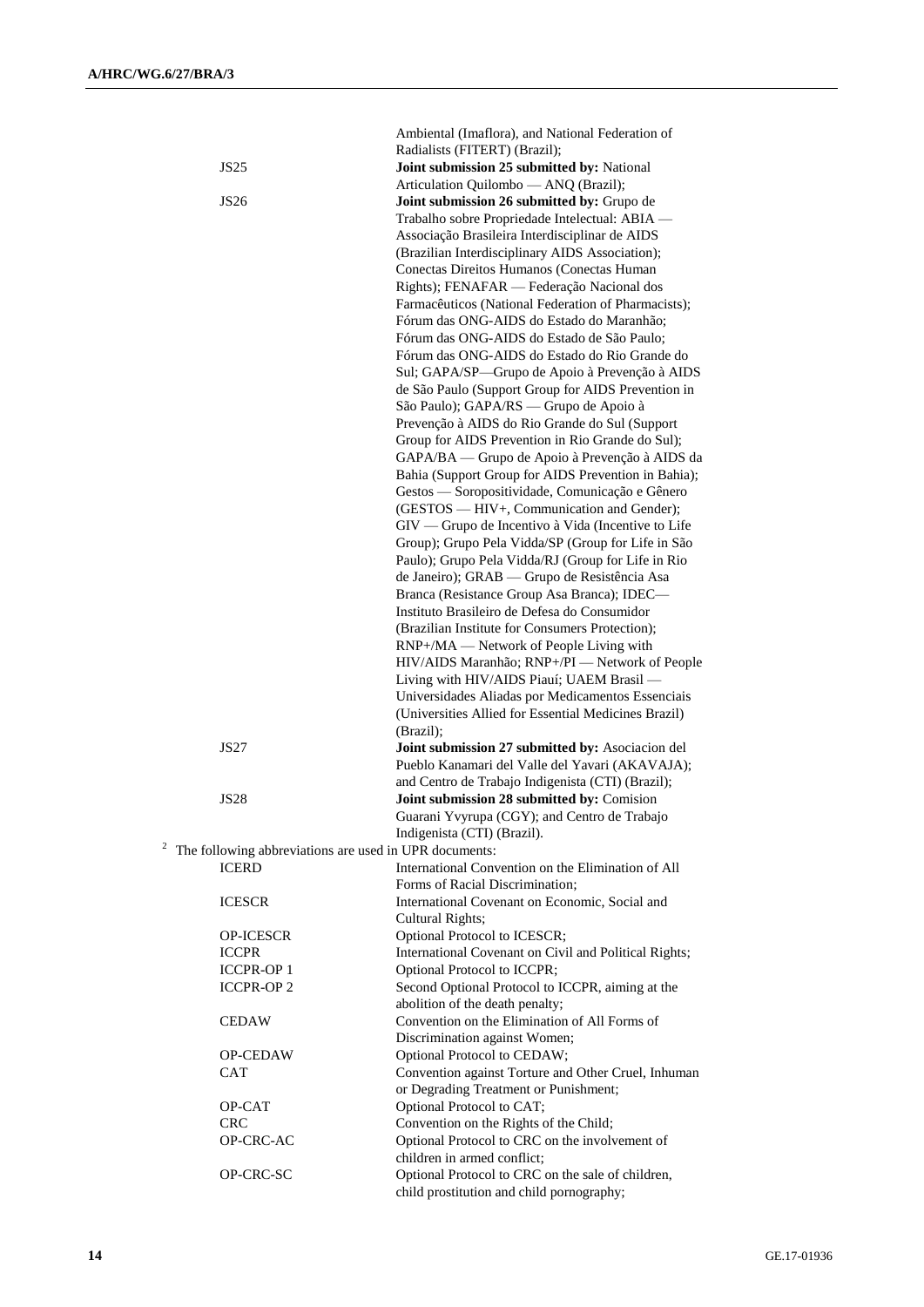| OP-CRC-IC      | Optional Protocol to CRC on a communications           |
|----------------|--------------------------------------------------------|
|                | procedure;                                             |
| <b>ICRMW</b>   | International Convention on the Protection of the      |
|                | Rights of All Migrant Workers and Members of Their     |
|                | Families:                                              |
| <b>CRPD</b>    | Convention on the Rights of Persons with Disabilities: |
| <b>OP-CRPD</b> | <b>Optional Protocol to CRPD:</b>                      |
| <b>ICPPED</b>  | International Convention for the Protection of All     |
|                | Persons from Enforced Disannearance                    |

Persons from Enforced Disappearance.<br><sup>3</sup> For relevant recommendations see A/HRC/21/11, paras. 119.3, 119.7-119.10, 119.29-119.30, 119.41.

- <sup>4</sup> A/HRC/21/11 recommendations: 119.7 (Philippines) and, 119.8 (Chile).
- <sup>5</sup> JS16, P.3. See also JS9, p.9.
- $^6$  JS9, p.9.
- $^7$  A/HRC/21/11 recommendation 119.10 (Chad).
- 8 JS18, P.3.See also Four Freedoms Forum, p.2.
- 9 For relevant recommendations see A/HRC/21/11, paras. 119.4-119.6; 119.16-119.26; 119.31, 119.33, 119.35; 119.39, 119.49, 119.60, 119.75, 119.78, 119.83, 119.86, 119.103, 119.110, 119.115, 119.140. <sup>10</sup> JS11, P.6.
- <sup>11</sup> A/HRC/21/11 recommendations: 119.4 (Slovakia) and 119.5 (Slovenia).
- $12$  CJT, P.2.

<sup>13</sup> For relevant recommendations see A/HRC/21/11, paras. 119.24, 119.28, 119.50, 119.53, 119.55, 119.97, 119.134, 119.38-119.39, 119.44, 119.49, 119.54, 119.156.

<sup>14</sup> JS6, P.8. A/HRC/21/11recommendations: 119.31 (Cape Verde), 119.32 (Ecuador), 119.50 (Turkey), 119.82 (Switzerland), 119.84 (United Kingdom), 119.138 (Thailand), 119.144 (Egypt), 119.158 (Holy See), 119.162 (Morocco), 119.163 (Netherlands), 119.164 (Norway), 119.165 (Norway), 119.166 (Peru), 119.167 (Slovakia), 119.168 (Poland) and 119.169 (Germany).

- <sup>17</sup> The Proposed Amendment to the Constitution (PEC) 55 was originally introduced as PEC 241.
- <sup>18</sup> JS11, p.5.
- $^{19}$  JS9, p.5.
- <sup>20</sup> See the Global Compact submission for the universal periodic review of Brazil, p.3.<br><sup>21</sup> S. al. Cl. L. C.
- See the Global Compact submission for the universal periodic review of Brazil, p.3.
- <sup>22</sup> JS14 p.3. See also JS22, p.4; JS11, p.4; JS21, p.6.
- $23$  JS22, p.7.
- <sup>24</sup> JS22, p.4.
- $25$  JS14, p.7.
- <sup>26</sup> JS22, p.3.
- <sup>27</sup> Oceania HR, p.3.
- <sup>28</sup> JS18, p.4.
- <sup>29</sup> JS 24, p.4.
- <sup>30</sup> For relevant recommendations see A/HRC/21/11, paras. 119.11-119.15, 119.59-119.69, 119.71-119.78, 119.110.
- <sup>31</sup> AI, pp.1-2. A/HRC/21/11, Recommendations 119.62 (Australia) and 119.65 (Spain), 119.120 (Slovakia), 119.123 (Germany) and 119.59 (Namibia); A/HRC/21/11/Add.1, paragraph 15.
- <sup>32</sup> CONECTAS, pp.2-4. A/HRC/21/11, recommendations 119.60 (Denmark) and 119.61 (Republic of Korea).
- <sup>33</sup> CONECTAS, pp. 3-4.
- <sup>34</sup> JS6, p.8. A/HRC/21/11recommendations: 119.31 (Cape Verde), 119.32 (Ecuador), 119.50 (Turkey), 119.82 (Switzerland), 119.84 (United Kingdom), 119.138 (Thailand), 119.144 (Egypt), 119.158 (holy See),119.162 (Morocco), 119.163 (Netherlands), 119.164 (Norway), 119.165 (Norway), 119.166 (Peru), 119.167 (Slovakia), 119.168 (Poland) and 119.169 (Germany) and UNPO, p.6. A/HRC/21/11,recommendation 119.82 (Switzerland).
- <sup>35</sup> DAVIDA, p.2.
- <sup>36</sup> JS18, p.12. A/HRC/21/11, recommendation 119.65 (Norway). See also JS 24, p.4; AI, p.5; Omega Research Foundations, p.2.
- $\frac{37}{15}$  JS21, pp.12-13 and AI, p.5. See also: JS24, pp. 4-6; JS18, pp. 4-8; JS2, pp. 2-8; RSF-RWB, pp. 1-2.

<sup>39</sup> Omega Research Foundation, pp.1-2. A/HRC/21/11, recommendations 119.163 (Netherlands) and 119.64 (Norway).

<sup>15</sup> JS15, p.4.

<sup>&</sup>lt;sup>16</sup> For relevant recommendations see A/HRC/21/11, paras. 119.1 and 119.155.

AI, pp.2-4.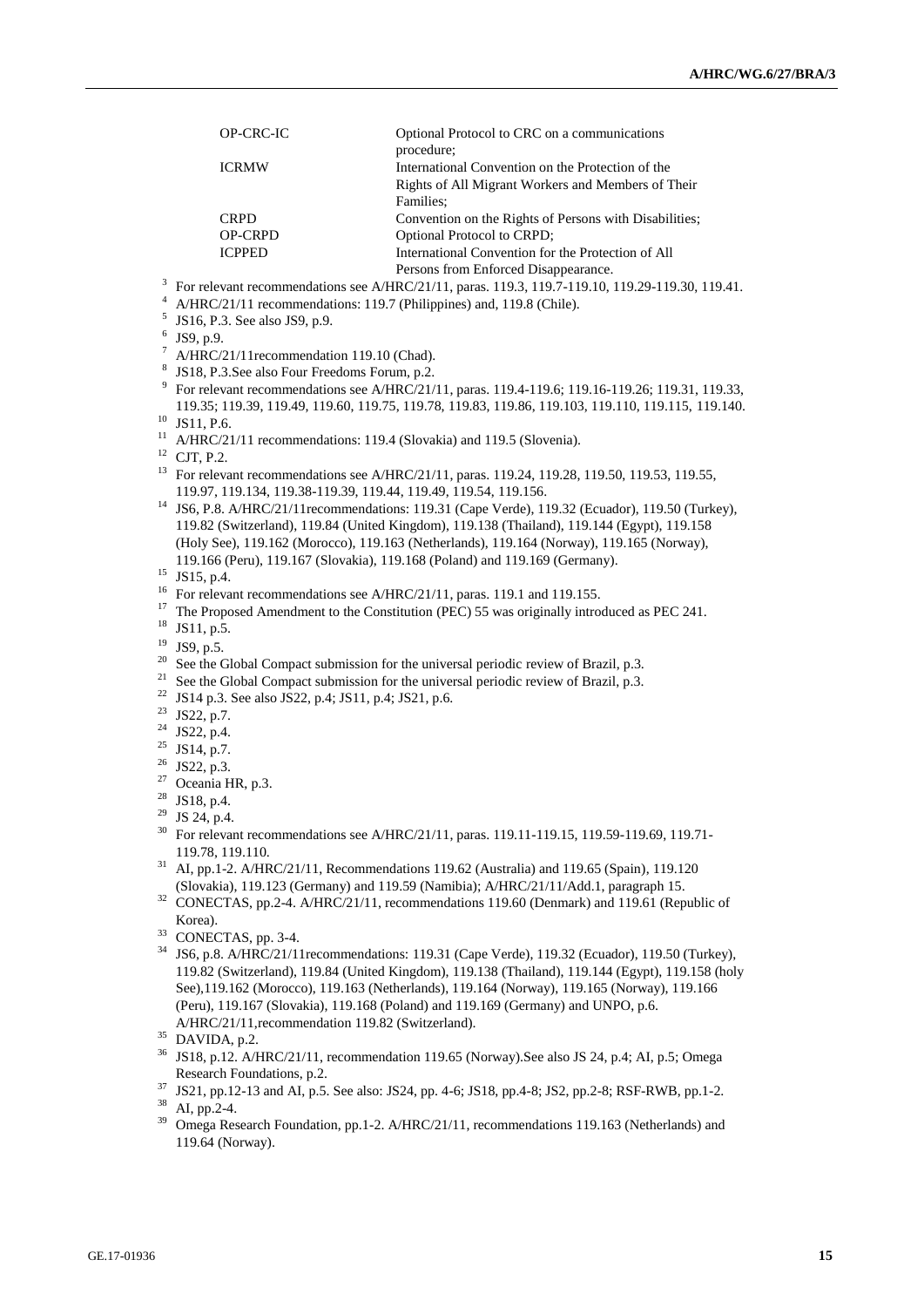- <sup>40</sup> AI, p.2. A/HRC/21/11, Recommendations 119.11(Sweden), 119.12 (United Kingdom), 119.13 (Australia), 119.14 (Denmark), 119.63 (Uzbekistan), 119.64 (Indonesia), 119.66 (Netherlands), 119.68 (Slovenia) and 119.122 (Czech Republic).
- <sup>41</sup> Omega Research Foundation, p.2. A/HRC/21/11, recommendations 119.11, 119.12 and 119.14.
- <sup>42</sup> CONECTAS, p.6. . A/HRC/21/11, recommendations 119.63 (Uzbekistan) and 119.64 (Indonesia). <sup>43</sup> JS17, p.2. A/HRC/21/11recommendations: 119.66 (Netherlands), 119.69 (Spain), 119.71 (United States), 119.76 (Thailand) and 119.77 (Greece).See also APG23, p.2; AI p.4.
- <sup>44</sup> JS 17, p.6. A/HRC/21/11recommendations: 119.66 (Netherlands), 119.69 (Spain), 119.71 (United States), 119.76 (Thailand) and 119.77 (Greece).See also HRW, p.3; IEPAS, p.2.
- <sup>45</sup> APG23, p.2.
- <sup>46</sup> JS 17, pp.3-4. A/HRC/21/11recommendations: 119.66 (Netherlands), 119.69 (Spain), 119.71 (United States), 119.76 (Thailand) and 119.77 (Greece).
- $47$  HRW, p.5.
- <sup>48</sup> JS20, pp. 1-6. See also AI p.4.
- <sup>49</sup> For relevant recommendations see A/HRC/21/11, paras. 119.90; 119.110-119.126.
- <sup>50</sup> HRW, p.2. A/HRC/21/11 recommendations: 119.65 (Spain), 119.122 (Czech Republic) and 119.123 (Germany).
- <sup>51</sup> JS17, p.9. A/HRC/21/11recommendations: 119.66 (Netherlands), 119.69 (Spain), 119.71 (United States), 119.76 (Thailand) and 119.77 (Greece). See also HRW, p.4.
- <sup>52</sup> CONECTAS, p.7. A/HRC/21/11, recommendation 119.64 (Indonesia).
- <sup>53</sup> JS17, p.10. A/HRC/21/11recommendations: 119.66 (Netherlands), 119.69 (Spain), 119.71 (United States), 119.76 (Thailand) and 119.77 (Greece).
- <sup>54</sup> JS17, p.11. A/HRC/21/11recommendations: 119.66 (Netherlands), 119.69 (Spain), 119.71 (United States), 119.76 (Thailand) and 119.77 (Greece).
- <sup>55</sup> AJD, pp.5-8.
- <sup>56</sup> JS24, p.5.
- <sup>57</sup> JS2, pp.5-6. A/HRC/21/11, recommendations 119.31 (Cape Verde), 119.59 (Namibia), 119.79 (Netherlands), 119.120 (Slovakia) and 119.122 (Czech Republic).
- <sup>58</sup> JS6, p.7 A/HRC/21/11recommendations: 119.31 (Cape Verde), 119.32 (Ecuador), 119.50 (Turkey), 119.82 (Switzerland), 119.84 (United Kingdom), 119.138 (Thailand), 119.144 (Egypt), 119.158 (holy See),119.162 (Morocco), 119.163 (Netherlands), 119.164 (Norway), 119.165 (Norway), 119.166 (Peru), 119.167 (Slovakia), 119.168 (Poland) and 119.169 (Germany) and JS7, p.11.
- <sup>59</sup> JS7, p.7. See also AIDA, p.1. Recommendations 119.138 (Thailand) and 119.143 (China).
- <sup>60</sup> JS21, p.5.
- $61$  A/HRC/21/11, recommendation 119.115 (Chile).
- $62$  CJT, p.3.
- $63$  HRW, p.1.
- <sup>64</sup> A/HRC/21/11 recommendations: 119.124 (Paraguay), 119.125 (Argentina) and 119.126 (France).
- <sup>65</sup> CJT, pp.3-4.
- <sup>66</sup> For relevant recommendations see A/HRC/21/11, paras. 119.79-119.89; 119.130; 119.144; 119.146; 119.148.
- $67$  RSF-RWB, p.4.
- $^{68}$  A/HRC/21/11, recommendation 119.130 (Estonia).
- <sup>69</sup> JS18, pp.8-9. See also JS 2, p.7.
- <sup>70</sup> RSF-RWB, p.4.
- <sup>71</sup> JS2, p.2.
- <sup>72</sup> JS24, p.3.
- $73$  AccessNow, p.3.
- <sup>74</sup> JS2, p.8. A/HRC/21/11, recommendation 119.130 (Estonia).See also JS18, p.9.<br><sup>75</sup> JS24, p.<sup>2</sup>. See also JS2, p. 8: JS5, p. 7.
- <sup>75</sup> JS24, p3. See also JS2, p.8; JS5, p.7.<br> $^{76}$  Aggress Now p.2.
- $\frac{76}{77}$  AccessNow, p.2.
- <sup>77</sup> JS18, p.4. A/HRC/21/11recommendations: 119.70 (Turkey), 119.80 (Norway), 119.64 (Indonesia), 119.67 (Republic of Korea) among others.
- <sup>78</sup> JS24, pp.4-6. See also JS18, pp.4-8; JS2, pp.2-8; RSF-RWB, p.1.<br> $^{79}$  JS2, p.4. *AVD COMM*
- <sup>79</sup> JS2, p.2. A/HRC/21/11, recommendation 119.89 (France).
- $80$  RSF-RWB, p.2. A/HRC/21/11, recommendation 119.89 (France).
- <sup>81</sup> JS18, p. 4. See also JS21, pps.14-15; JS24, p.5; JS2, p.2; AI, p.1.
- <sup>82</sup> JS2, p.2. A/HRC/21/11, recommendations 119.82(Switzerland), 119.83 (Timor-Leste), 119.84 (United Kingdom), 119.85 (Australia), 119.87 (Poland), 119.88 (Czech Republic), 119.89 (France), 119.80 (Norway), 119.81 (Spain) and 119.86 (Belgium).
- <sup>83</sup> JS18, p.8, JS21, p.7 and Cultural Survival, p.5.
- <sup>84</sup> JS6, p.10. A/HRC/21/11recommendations: 119.31 (Cape Verde), 119.32 (Ecuador), 119.50 (Turkey), 119.82 (Switzerland), 119.84 (United Kingdom), 119.138 (Thailand), 119.144 (Egypt), 119.158 (holy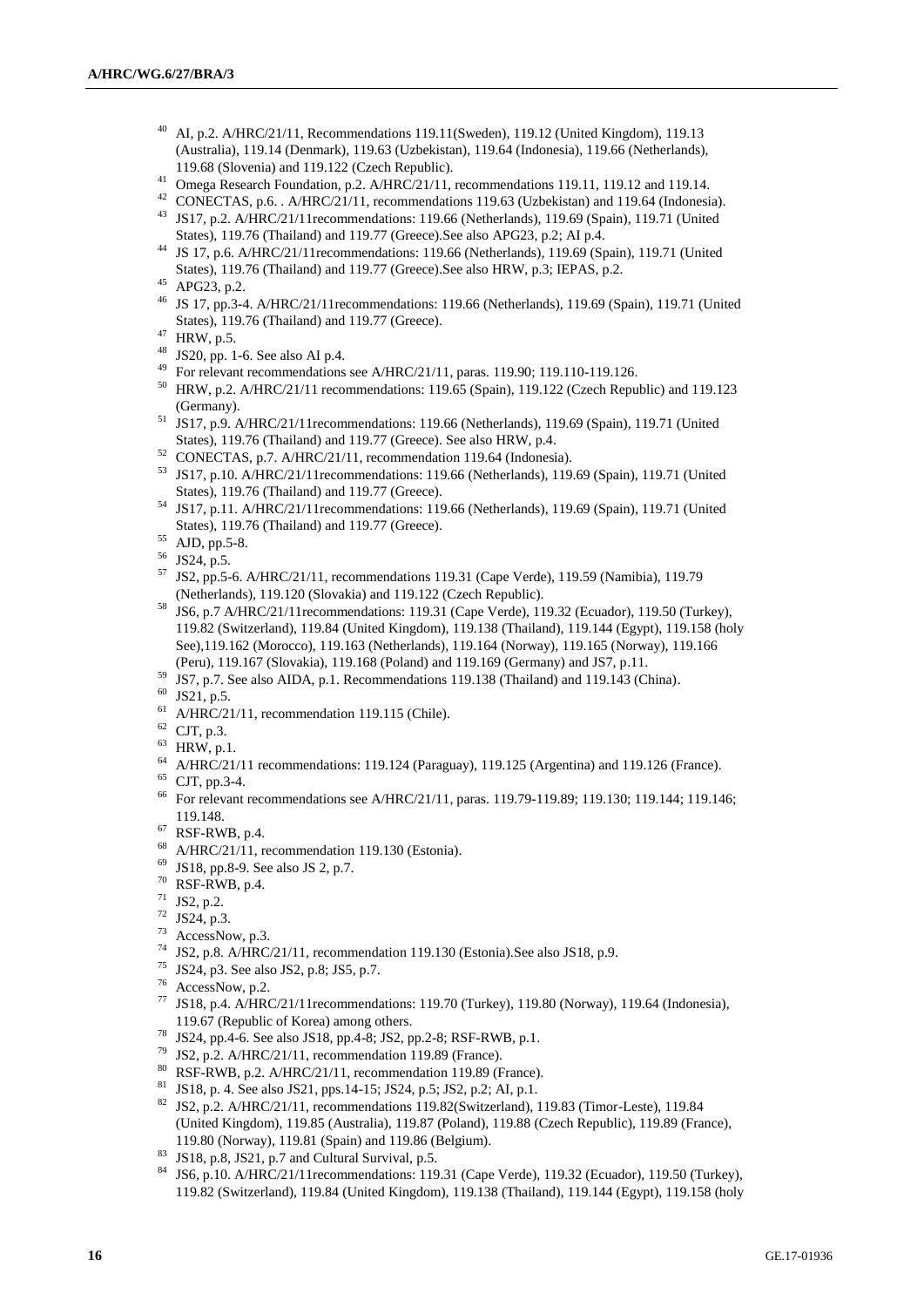See),119.162 (Morocco), 119.163 (Netherlands), 119.164 (Norway), 119.165 (Norway), 119.166 (Peru), 119.167 (Slovakia), 119.168 (Poland) and 119.169 (Germany).

- $85$  DAVIDA, p.3.
- JS24, pp.1-2.
- <sup>87</sup> JS6, p.11 A/HRC/21/11recommendations: 119.31 (Cape Verde), 119.32 (Ecuador), 119.50 (Turkey), 119.82 (Switzerland), 119.84 (United Kingdom), 119.138 (Thailand), 119.144 (Egypt), 119.158 (holy See),119.162 (Morocco), 119.163 (Netherlands), 119.164 (Norway), 119.165 (Norway), 119.166 (Peru), 119.167 (Slovakia), 119.168 (Poland) and 119.169 (Germany) and Cultural Survival, p.3.
- <sup>88</sup> For relevant recommendations see A/HRC/21/11, paras. 119.98-119.103; 119.106-119.107; 119.119.<br><sup>89</sup> ISO an 8.0 See also IS14.n 10.
- <sup>89</sup> JS9, pp.8-9. See also JS14, p.10.
- <sup>90</sup> JS13, pp.3-10.
- <sup>91</sup> JS13, p.4. See also JS9, pp.8-9; Dominicans, p.5.
- <sup>92</sup> Dominicans, p.4.
- <sup>93</sup> JS13, pp. 5-6. See also JS9, p.8-9; JS4, p.11; JS4, p.11.
- <sup>94</sup> Dominicans, pp.3-4. . A/HRC/21/11, recommendations 119.106 (Iran), 119.107 (Iraq) and 119.119 (Paraguay).
- <sup>95</sup> For relevant recommendations see A/HRC/21/11, paras. 119.27; 119.127-119.129.
- <sup>96</sup> JS5, pp.2-11. A/HRC/21/11, recommendation 119.116 (Estonia).<br><sup>97</sup> JS5 a 6
- JS5, p.6.
- 98 For relevant recommendations see A/HRC/21/11, paras. 119.43; 119.107;119.119; 119.151-119.152; 119.154.
- <sup>99</sup> JS13, p.3.
- <sup>100</sup> JS13, p.8.
- <sup>101</sup> For relevant recommendations see A/HRC/21/11, para. 119.133.<br><sup>102</sup> ISO  $\approx$  5
- JS9, p.5.
- $103$  JS11, pp.4-6.
- $^{104}$  JS13, p.10.

For relevant recommendations see A/HRC/21/11, paras. 119.131-119.132; 119.58; 119.135; 119.136-119.137; 119.141-119.145; 119.147; 119.150; 119.153; 119.157; 119.170.

- <sup>106</sup> JS6, p.9. A/HRC/21/11recommendations: 119.31 (Cape Verde), 119.32 (Ecuador), 119.50 (Turkey), 119.82 (Switzerland), 119.84 (United Kingdom), 119.138 (Thailand), 119.144 (Egypt), 119.158 (holy See), 119.162 (Morocco), 119.163 (Netherlands), 119.164 (Norway), 119.165 (Norway), 119.166 (Peru), 119.167 (Slovakia), 119.168 (Poland) and 119.169 (Germany).
- $107$  A/HRC/21/11, recommendations 119.131 (Morocco) and 119.145 (Cuba).
- <sup>108</sup> JS9, p.4.
- <sup>109</sup> JS3, pp.4-5.
- <sup>110</sup> For relevant recommendations see A/HRC/21/11, paras. 119.146; 119.148-119.149; 119.151; 119.152.
- $111$  JS9, p.9.
- <sup>112</sup> JS26, pp.2-11.
- <sup>113</sup> JS26, pp.12-13.
- <sup>114</sup> JS4, pp.1-2. A/HRC/21/11, recommendation 119.149 (France).

<sup>115</sup> CRR, p.3.Recommendations 119.146 (Colombia) and 119.149 (France).See also ADF International, p.  $2.$ 

- <sup>116</sup> JS1, p.3.
- <sup>117</sup> JS4, p.4. A/HRC/21/11, recommendation 119.149 (France). See also ADF International, p.3.
- <sup>118</sup> CRR, p.5. Recommendations 119.146 (Colombia) and 119.149 (France).
- <sup>119</sup> CRR, p.4. Recommendations 119.146 (Colombia) and 119.149 (France).
- <sup>120</sup> JS4, p.6 A/HRC/21/11, recommendation 119.149 (France). and CRR, pp.1-3. Recommendations 119.146 (Colombia) and 119.149 (France).
- <sup>121</sup> ADF International, pp.2-4.
- <sup>122</sup> JS4, p.6 A/HRC/21/11, recommendation 119.149 (France).and CRR, pp.1-3.
- <sup>123</sup> JS6, p.12. A/HRC/21/11recommendations: 119.31 (Cape Verde), 119.32 (Ecuador), 119.50 (Turkey), 119.82 (Switzerland), 119.84 (United Kingdom), 119.138 (Thailand), 119.144 (Egypt), 119.158 (holy See),119.162 (Morocco), 119.163 (Netherlands), 119.164 (Norway), 119.165 (Norway), 119.166 (Peru), 119.167 (Slovakia), 119.168 (Poland) and 119.169 (Germany).
- <sup>124</sup> Cultural Survival, p.6.
- <sup>125</sup> JS27, p.4.
- <sup>126</sup> HAY, p.1.
- <sup>127</sup> For relevant recommendations see A/HRC/21/11, paras. 119.156-119.161.
- <sup>128</sup> JS3, pp.4-5.
- <sup>129</sup> IIDH, p.7. See also The Good Group, p.2.
- <sup>130</sup> FMSI, pp.3-4. . A/HRC/21/11, recommendations 119.160 (Iran), 119.157 (Palestine) and 119.38 (Slovakia).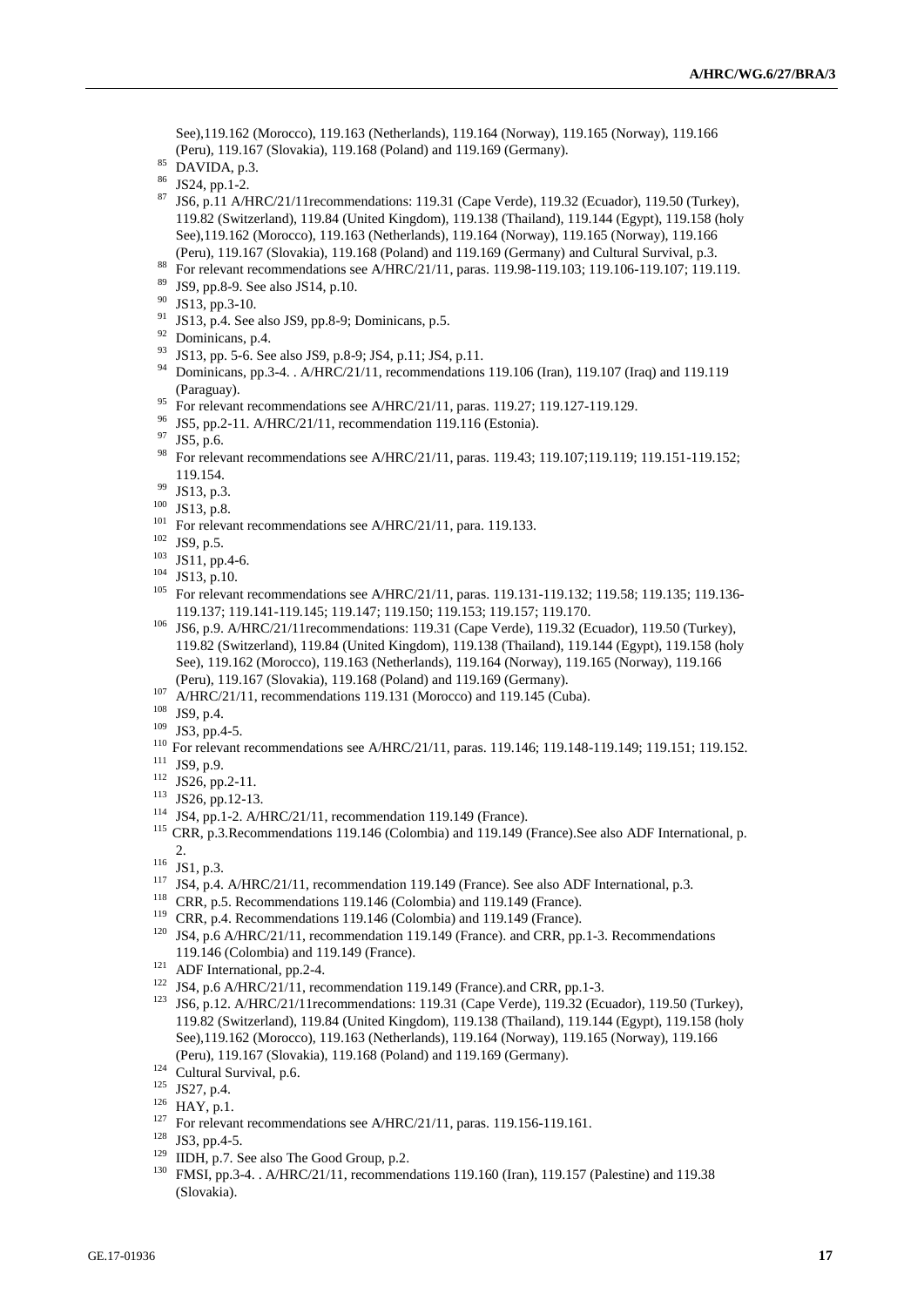- <sup>131</sup> JS3, p.6.
- <sup>132</sup> A/HRC/21/11recommendations: 119.33 (Colombia), 119.47 (Qatar) and 119.94 (Uzbekistan).
- <sup>133</sup> JS3, p.11. See also, JS15, p.4.
- $134$  JS15, p.4.
- $135$  JS15, pp.6-8.
- $136$  JS15, pp.2-3.
- <sup>137</sup> JS6, p.11. A/HRC/21/11recommendations: 119.31 (Cape Verde), 119.32 (Ecuador), 119.50 (Turkey), 119.82 (Switzerland), 119.84 (United Kingdom), 119.138 (Thailand), 119.144 (Egypt), 119.158 (holy See), 119.162 (Morocco), 119.163 (Netherlands), 119.164 (Norway), 119.165 (Norway), 119.166 (Peru), 119.167 (Slovakia), 119.168 (Poland) and 119.169 (Germany).
- <sup>138</sup> JS10, pp.3-5.
- <sup>139</sup> JS10, p.10.
- $140$  JS27, p.6.
- <sup>141</sup> JS3, p.12 A/HRC/21/11, recommendation 119.159 (Honduras) and JS25, p.8. A/HRC/21/11recommendations: 119.31 (Cape Verde), 119.138 (Thailand), and 119.141 (Belgium).
- $142$  A/HRC/21/11 recommendations: 119.158 (Holy See).
- <sup>143</sup> JS19, p.8.
- <sup>144</sup> For relevant recommendations see A/HRC/21/11, paras. 119.2; 119.45; 119.47; 119.90-119.96; 119.140.
- <sup>145</sup> JS3, p.10.
- <sup>146</sup> JS1, p.2.
- <sup>147</sup> A/HRC/21/11 recommendation: 119.90 (Canada).
- <sup>148</sup> JS19, pp.9-10.
- <sup>149</sup> JS6, p.9. A/HRC/21/11recommendations: 119.31 (Cape Verde), 119.32 (Ecuador), 119.50 (Turkey), 119.82 (Switzerland), 119.84 (United Kingdom), 119.138 (Thailand), 119.144 (Egypt), 119.158 (holy See), 119.162 (Morocco), 119.163 (Netherlands), 119.164 (Norway), 119.165 (Norway), 119.166 (Peru), 119.167 (Slovakia), 119.168 (Poland) and 119.169 (Germany).
- 150 For relevant recommendations see A/HRC/21/11, paras. 119.33; 119.104-119.105; 119.108-119.109; 119.140.
- <sup>151</sup> A/HRC/21/11 recommendation: 119.129 (Uruguay).
- <sup>152</sup> JS19, p.4.
- <sup>153</sup> JS20, p.2.
- <sup>154</sup> HRW, p.6 and JS19, p.6.
- <sup>155</sup> A/HRC/21/11recommendation: 119.162 (Morocco).
- <sup>156</sup> JS19, p.3.
- <sup>157</sup> JS19, pp.5-6.
- <sup>158</sup> A/HRC/21/11recommendation: 119.152 (Iran).
- <sup>159</sup> JS19, p.11.
- <sup>160</sup> JS23, p.4.
- <sup>161</sup> JS23, p.14.
- <sup>162</sup> For relevant recommendations see A/HRC/21/11, paras. 119.35, 119.39; 119.134; 119.136-119.138; 119.140, 119.142.
- $163$  HRW, p.1.
- <sup>164</sup> FMSI, p.4. A/HRC/21/11, recommendations 119.160 (Iran), 119.157 (Palestine) and 119.38 (Slovakia).
- <sup>165</sup> For relevant recommendations see A/HRC/21/11, paras. 119.31; 119.140; 119.162-119.169.
- <sup>166</sup> JS6, p.13. A/HRC/21/11recommendations: 119.31 (Cape Verde), 119.32 (Ecuador), 119.50 (Turkey), 119.82 (Switzerland), 119.84 (United Kingdom), 119.138 (Thailand), 119.144 (Egypt), 119.158 (holy See),119.162 (Morocco), 119.163 (Netherlands), 119.164 (Norway), 119.165 (Norway), 119.166 (Peru), 119.167 (Slovakia), 119.168 (Poland) and 119.169 (Germany).See also AI, p1; STP CH, p.2.
- <sup>167</sup> JS8, pp.2-3. A/HRC/21/11 recommendation 119.29 (Guatemala).
- <sup>168</sup> AI, p.3. A/HRC/21/11, Recommendations 119.163 (Netherlands), 119.164 (Norway), 119.166 (Peru), 119.167 (Slovakia), 119.168 (Poland), and 119.169 (Germany), 119.165 (Norway). See also JS7, p.8.
- <sup>169</sup> STP CH, p.2. A/HRC/21/11recommendations: 119.164 (Norway), 119.165 (Norway), 119.167 (Slovakia) and 119.168 (Poland).

<sup>171</sup> JS6, pp.4-7. A/HRC/21/11recommendations: 119.31 (Cape Verde), 119.32 (Ecuador), 119.50 (Turkey), 119.82 (Switzerland), 119.84 (United Kingdom), 119.138 (Thailand), 119.144 (Egypt), 119.158 (holy See), 119.162 (Morocco), 119.163 (Netherlands), 119.164 (Norway), 119.165 (Norway), 119.166 (Peru), 119.167 (Slovakia), 119.168 (Poland) and 119.169 (Germany).See also JS28, p.1.

 $170$  JS9, p.4.

 $172$  JS28, p.1.